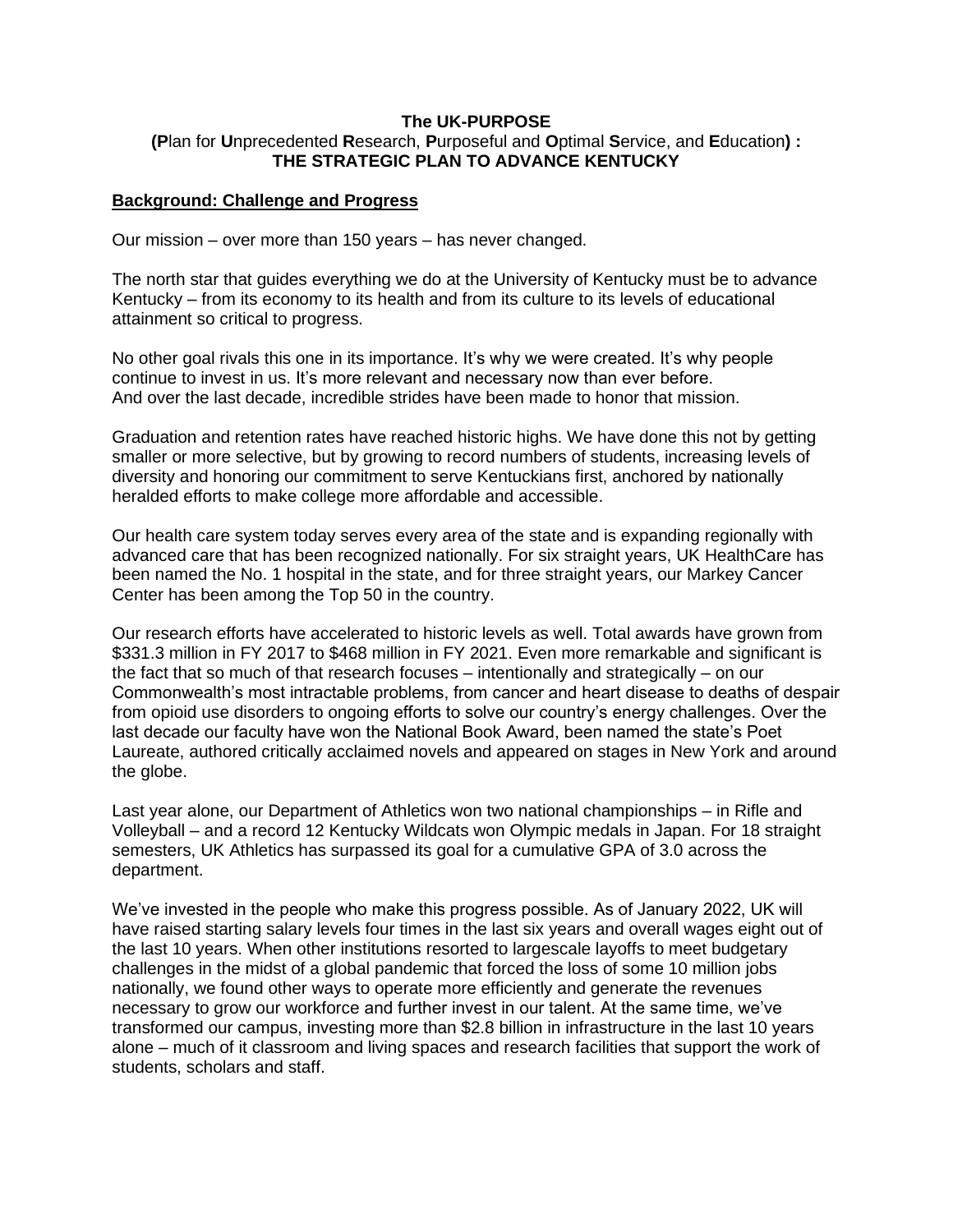We have, as a community, demonstrated tremendous resilience and resolve. UK launched incredible community efforts to stem the tide of the COVID-19 virus that has infected more than 200 million people worldwide as of this writing. The institution spearheaded efforts to vaccinate communities and much of our state, operating the largest vaccination clinic in the Commonwealth, injecting more than 250,000 shots of healing and hope. At its height, more than 4,000 people daily were vaccinated in a makeshift clinic established at Kroger Field. Priority was given to schoolteachers and personnel, first responders and health care workers, and those with underlying health issues.

The nation's other simultaneous pandemic — a racial reckoning — saw cities and campuses erupt in spasms of protest, the aftershocks of which are still being felt and debated in classrooms, legislatures and school boards across the country. We confronted our own racial reawakening, focusing on the need to create a more diverse, equitable and inclusive community for everyone. An initial, but long-term, campus-wide effort around DEI (Diversity, Equity and Inclusion) has engaged more than 500 community members in more than a dozen substantive projects in every corner of our community.

In so many ways, on our campus and across our Commonwealth, we are seeking and finding new approaches to meeting our historic mission: to advance Kentucky.

But as we emerge from a time of such furious and tumultuous change – perhaps unlike almost any other period in our history -- we are also facing historic skepticism and challenges about who we are and what value we provide. Throughout our community, there has been an understandable and palpable sense that we need to be bold and clear about the path we will chart for ourselves and our state.

The impact on everyone is profound. For example, a student at the University of Kentucky in 2021 may already have spent more than a year learning in a completely remote context. They missed proms and graduations, lived in quarantines and isolation rooms, wore masks and received all their meals on campus through carry-out.

That same student already has seen a global recession that created the deepest economic dislocation since the Great Depression and a global virus shut down a national economy virtually overnight. And those students saw, and in many cases participated in, protests over systems and institutions that many believe are broken, unable to fulfill foundational promises made around the idea of equality of opportunity.

Against this backdrop, universities already were experiencing disruptions unlike any in decades — even before twin pandemics dominated headlines. From just prior to the Great Recession in 2008 through 2017, as economist Nathan D. Grawe reported, births in the United States fell by more than 500,000.

The declines portend a demographic cliff that will potentially impact university enrollments for years to come. Demographics aren't simply destiny. They are our present reality.

In addition, students and families are increasingly skeptical and concerned about the value of a college education. A 2021 national survey of college students found nearly two-thirds of respondents said higher education was not worth the cost — up from 49 percent less than a year earlier. Their concerns? Finding a job after college and paying for their education. Another recent national survey drives home this point in a compelling way: around four in 10 prospective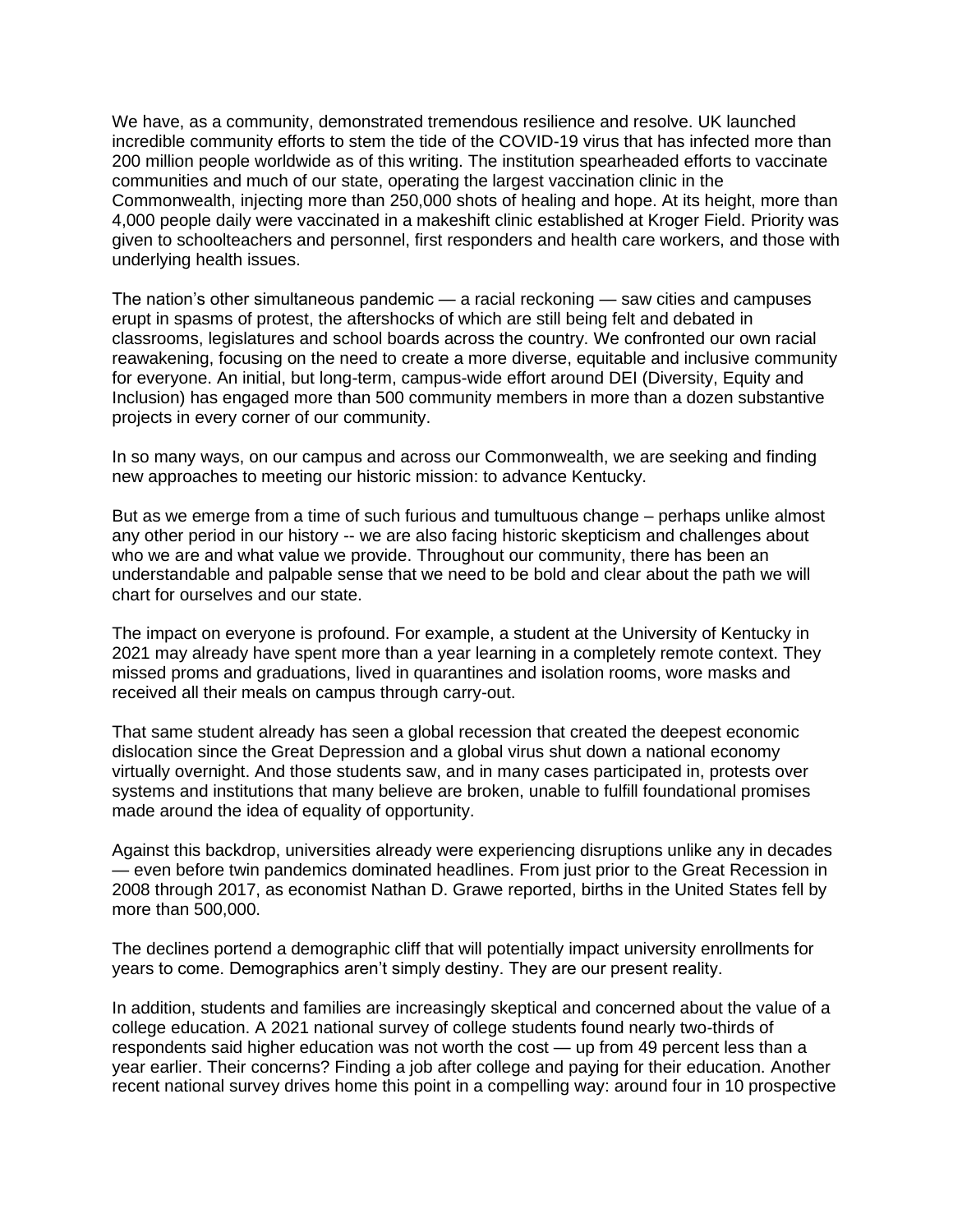students say they would choose an institution based on future job or paid internship opportunities.

What do those who will employ our students want from us? As New York Times Columnist Tom Friedman writes, the pace of change and disruption resulting from the COVID pandemic is accelerating and will spare no school or business.

Employers, he writes, will want graduates – who can expect to change not only jobs, but careers, multiple times – who are not simply "problem solvers" but "problem-finders" – "people with diverse interests — art, literature, science, anthropology — who can identify things that people want before people even know they want them."

To this end, our competition hasn't stood still, either. It's moving and changing. And much of that competition comes from new places and new sources with deep pockets and strong financial incentives to compete with us.

The health care giant, Kaiser Permanente, recently formed the Tyson School of Medicine. With an inaugural class of 50 students, the plan is to offer free tuition to the first five entering classes, according to a recent report.

The technology behemoth, Google, has provided nearly free digital skills training across the country. In only three years, the tech giant has trained more than 4 million Americans, offering certificates in areas such as IT, project management, data analytics and user experience (UX) design.

We have learned in the last year that we can't control everything. We can't determine who our competitors are, how much money we will receive in state support for our efforts, where the next pandemic will start or how long it will last.

But the need for institutions of higher education — particularly those so tied to their communities and states like the University of Kentucky — has never been greater. American journalist and author George Packer, in a new book on the divisions in America, wrote that our country "has had great movements for justice in the past and badly needs one now. But in order to work, it has to throw its arms out wide. It has to tell a story in which most of us can see ourselves, and start on a path that most of us want to follow."

He noted that this task has been complicated by the country's failure in recent decades, "to sustain and enlarge the middle-class democracy of the postwar years."

Universities and the education they provide have long been looked to as great equalizers of opportunity for more Americans, regardless of background or race, perspective or identity, to garner the skills they need to transform and succeed. Many are skeptical about whether we still play that role.

What do we bring to this moment of change and challenge?

What kind of collective community effort can we marshal and sustain to find new answers to large and looming challenges ahead?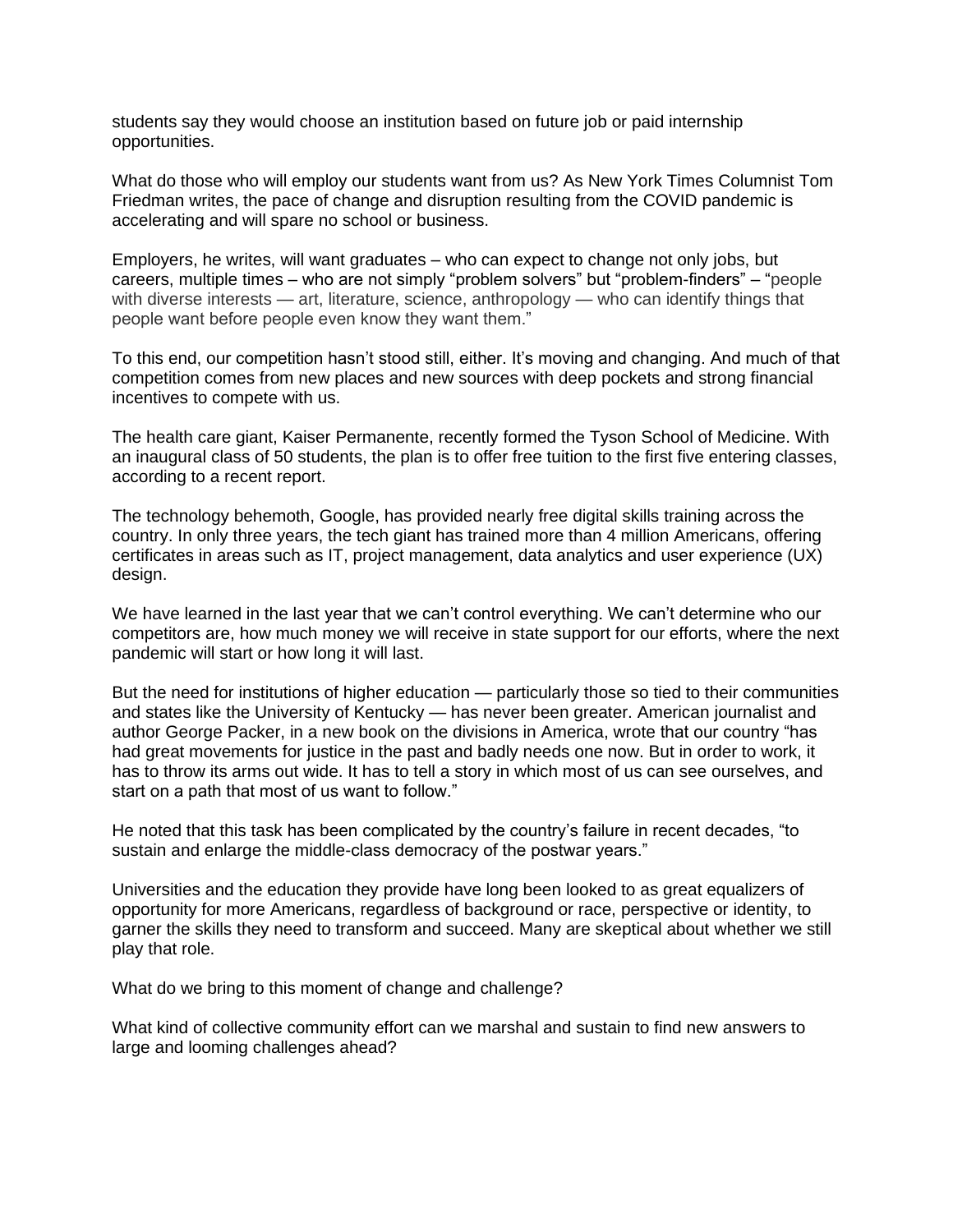The pages of this Strategic Plan represent our vision for how we Advance Kentucky. We don't know what the next global crisis will be; we only know that there will be one and we will be called to meet the moment again.

We cannot possibly imagine what new jobs and professions will dominate and change economies; we do know that we must provide our students with the critical toolkit of analytical skills and broad knowledge to not simply obtain a first job but to learn and grow for a lifetime of change and challenge.

The pages, then, that follow offer an outline for how we plan to *Advance Kentucky* — today and into the future.

A new strategic plan must clearly articulate for our campus, and all those who invest in and care about this place, how we are working to advance Kentucky.

This initial draft is provided for your input and includes the following:

- Five principles that will form the foundation for a new strategic plan and
- An initial draft of Objectives, Tactics and Metrics to gauge and evaluate our progress over time.

The five principles included are as follows:

**Putting students first.** They are why we are here. Whether it is maintaining a modern curriculum that prepares our students for success, providing appropriate support for graduate students or ensuring that doctoral students start and complete their programs successfully, we must put students first.

**Taking care of our people.** We will only accomplish our mission of advancing Kentucky when our people – those who work with us and those we serve – are cared for holistically: their health, their safety, their well-being and their ability to prosper.

**Inspiring ingenuity.** How do we embed innovation and discovery into every aspect of our institution? The breadth and depth of programming and offerings on one campus makes us distinctive in higher education. How do we incentivize the spark of ingenuity throughout our campus?

**Ensuring greater trust and transparency.** We are Kentucky's institution. And that mantle holds with it heightened responsibilities around accountability and transparency. But we need to do more to instill a sense of trust in each other on issues ranging from shared governance to open accountability for how we perform and what we measure.

**Bringing together many people, one community**. UK is among the most diverse communities in the Commonwealth. Our students will enter a world riven by divisions, but more interdependent than ever before. How do we model unity amidst diversity for our state?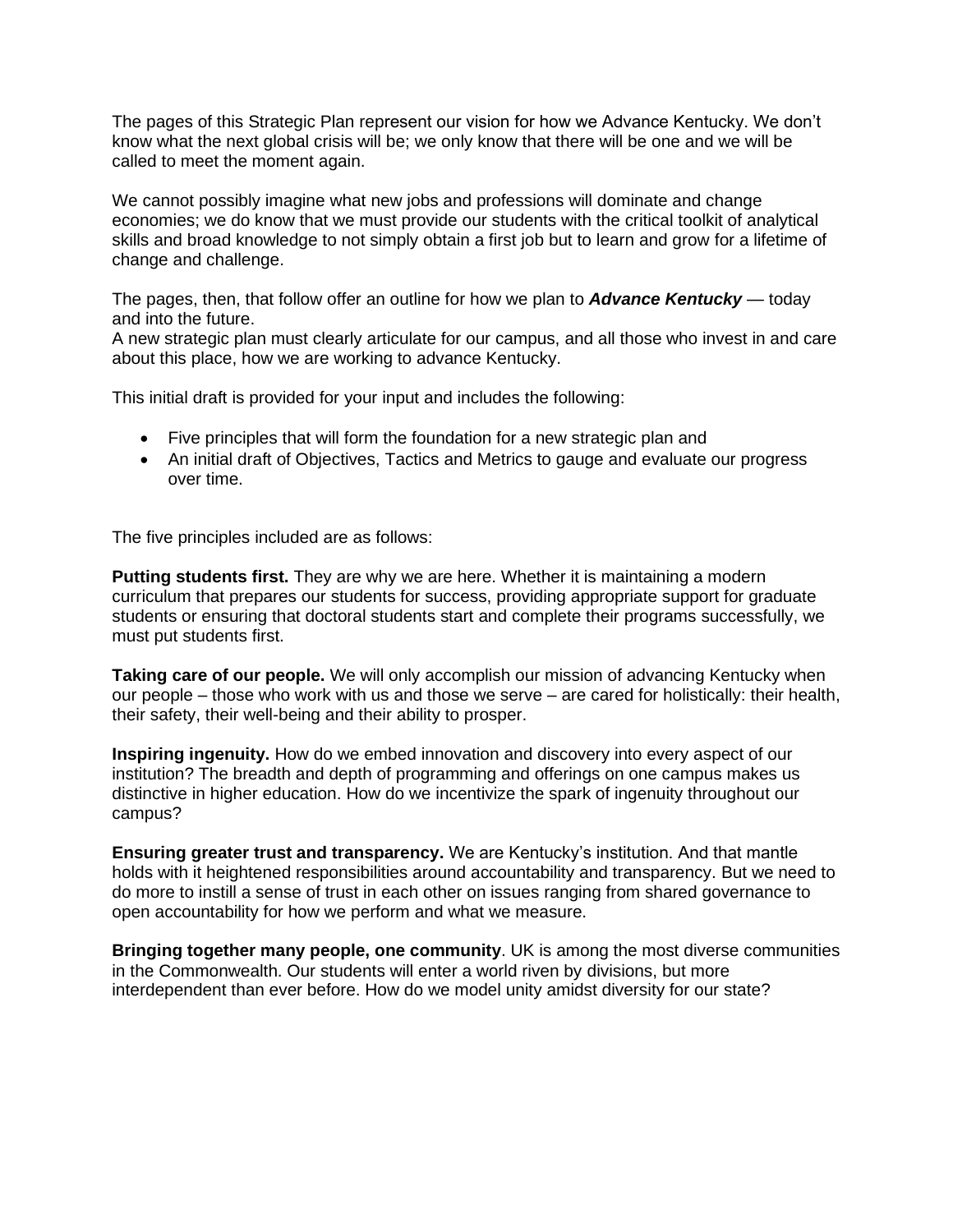# **Students First**

As an institution, we have made tremendous strides in the last decade in making those words – **Putting Students First** – more than a handy slogan or tagline for an ad. We've tried to embody that imperative. One of the most compelling ways we manifest that commitment is how we support students – and more of them – in being retained and graduating as we prepare them to lead lives of meaning and purpose.

On virtually every dimension of that commitment, we are doing more and being more for our students. Consider a few milestones:

- In the last decade, retention rates have climbed six percentage points.
- Graduation rates, over the same period, have increased by more than six percentage points. Both are historic highs.
- Our four-year graduation rates have risen 15 percentage points.
- UK has reformed and reorganized its student success offices, integrating advising across the campus, creating a public health infrastructure – the UK Health Corps – that is evolving into a centerpiece of holistic support for students and nearly doubling its investment in mental health counseling.
- The institution created a nationally recognized scholarship program UK LEADS that specifically addresses unmet financial need – perhaps the single largest barrier to student success. Using big data in new and more targeted ways, UK actually reduced overall debt levels among students**.**
- In the last four years, tuition and mandatory fee increases have been held to 1.7 percent, below the national rate of inflation.
- UK improved student success rates and addressed financial need even as the institution grew over the last decade to more than 31,000 students and continued its commitment to increasing levels of diversity and educating Kentuckians first.
- In its strategic plan Strengthening by Degrees the state Council on Postsecondary Education reports that the University of Kentucky is the only institution in the state to have increased its enrollment over the last eight years.

Now, though, we must strengthen and sustain this commitment to meet new challenges associated with a changing economy – an economy and world that require an even more sophisticated toolkit of skills and broad knowledge. Our students will navigate those dynamic workplaces and spaces, cultures and societies, while also needing even more resilience and resolve as they enter and compete in a world that appears more deeply divided than ever before.

# **Narrative Basis:**

Simply stated, *student success* is our collective objective. At the University of Kentucky, we aim to further grow a **culture** that puts students and their educational experience at the forefront of everything we do. Students do not experience their education as a collection of discrete, siloed experiences. Rather, they experience one University of Kentucky. And as such, we must offer an integrated educational process that is defined as a holistic student experience – where the student and their academic journey is the centerpiece, surrounded by a scaffolding of student services and a culture of supportive faculty, staff, alumni and fellow students.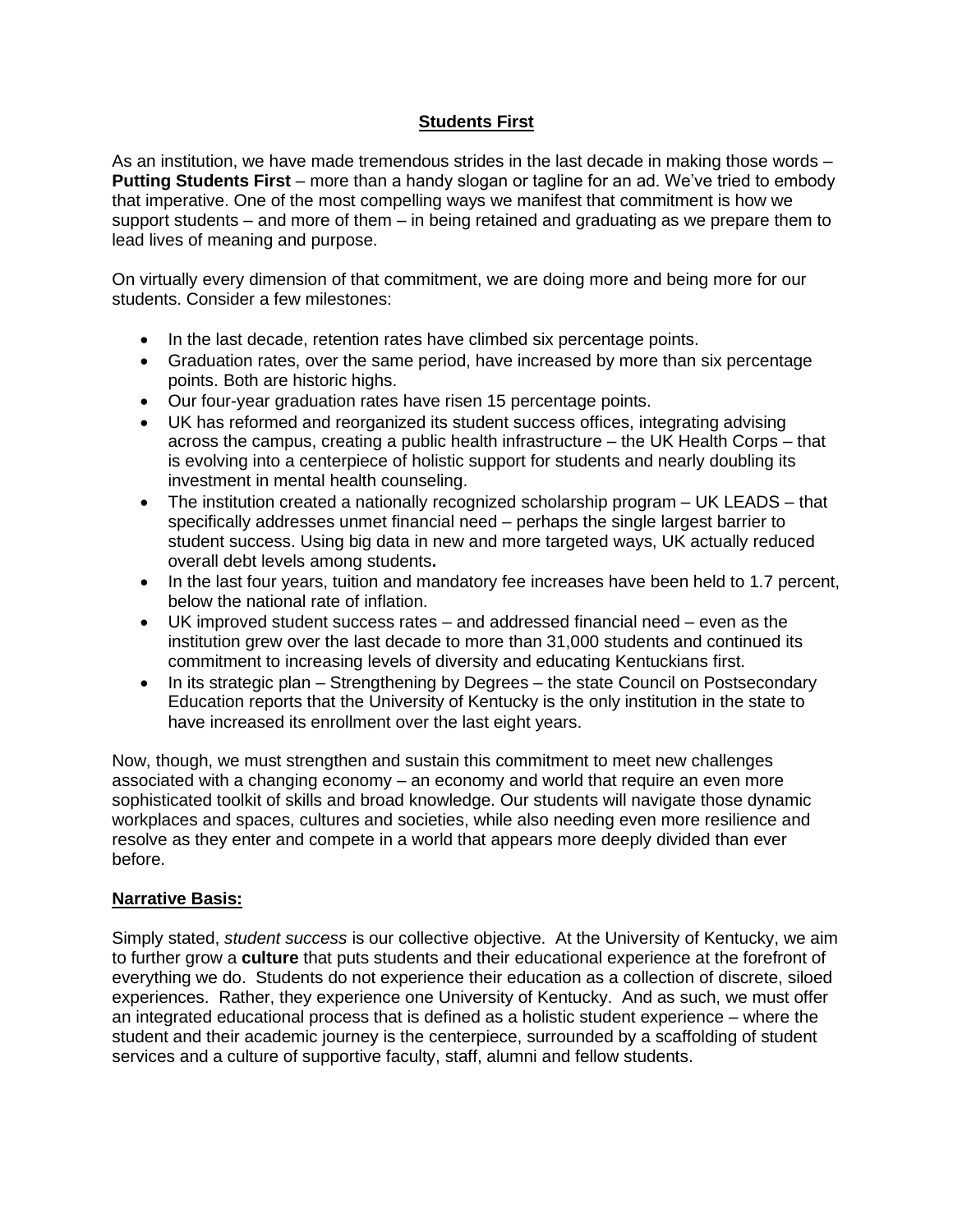## **Key Objectives:**

**Objective 1:** Create a focused, intentional, purpose driven curricular and co/extra-curricular experience with relevance.

Based on the foundational words of our President, Eli Capilouto, our mission is *to prepare UK students to lead a life of meaning and purpose.* Studies have demonstrated the value of developing talent and passion toward a clear purpose in one's life. This encompasses not only career preparation, but also the exploration of one's passion and the world's humanity. We also know that leading a life of purpose will go beyond a student's experience on campus. To do so, we will create a focused intention for every curricular stage of a student's educational experience, and purposefully craft high-impact co- and extra-curricular opportunities, including mentorship within the BBN alumni.

In short, a UK education, at all levels (undergraduate, graduate and professional), will be a value-added education – measured through clearly-defined competencies, post-graduation placement, *and* a humanistic approach to experiencing and understanding students' own passions, talents, and sense of purpose in life.

**Objective 2:** Develop student resilience through holistic student well-being as part of a comprehensive approach to support for our community, in connection with activities within the principle "Taking Care of Our People".

We know today's post-secondary, graduate and professional students are experiencing higher levels of mental and physical stress; UK students are no different. Anxiety, depression, issues of safety and financial insecurity, community membership and belonging, among other issues, are more evident than ever before. Given this, we plan to create a comprehensive holistic wellbeing experience for all UK students, and we are in a position of strength to achieve this ambitious goal. As one of a handful of institutions with a comprehensive medical center and a full complement of academic colleges, we have a rich opportunity to build a national model to address issues of well-being while simultaneously building a culture of prevention and resilience. We will leverage this multi-disciplinary expertise to create such a model and reach to connect with our students through multiple touchpoints across the campus. These efforts will help ensure students, both while at UK and after they graduate, create life-long skills so that they engage *fully* in their academic pursuits while preparing them to navigate life beyond UK.

**Objective 3:** Develop a smart enrollment plan for the economic and societal growth of the Commonwealth and its citizens that reflects the diverse, interdependent and complex world our students will enter, in conjunction with objective 2 in "Many People, One University" and "Inspire Ingenuity." A key component of the Kentucky Council of Postsecondary Education's Strategic Plan is to dramatically increase the number of Kentuckians with college degrees.

As we consider the overall purpose of our University for Kentucky, and the potential lifelong purpose of many of our graduates, it is important to understand the needs and opportunities to help the students of our Commonwealth. As the University plans for the next decade, growth must be a certainty – not only for the success of the University, but, more important, for the success of the Commonwealth. Our plan must start with a firm understanding of what the Commonwealth needs, and it will align our degree and credential offerings with the economic and social development goals of the state.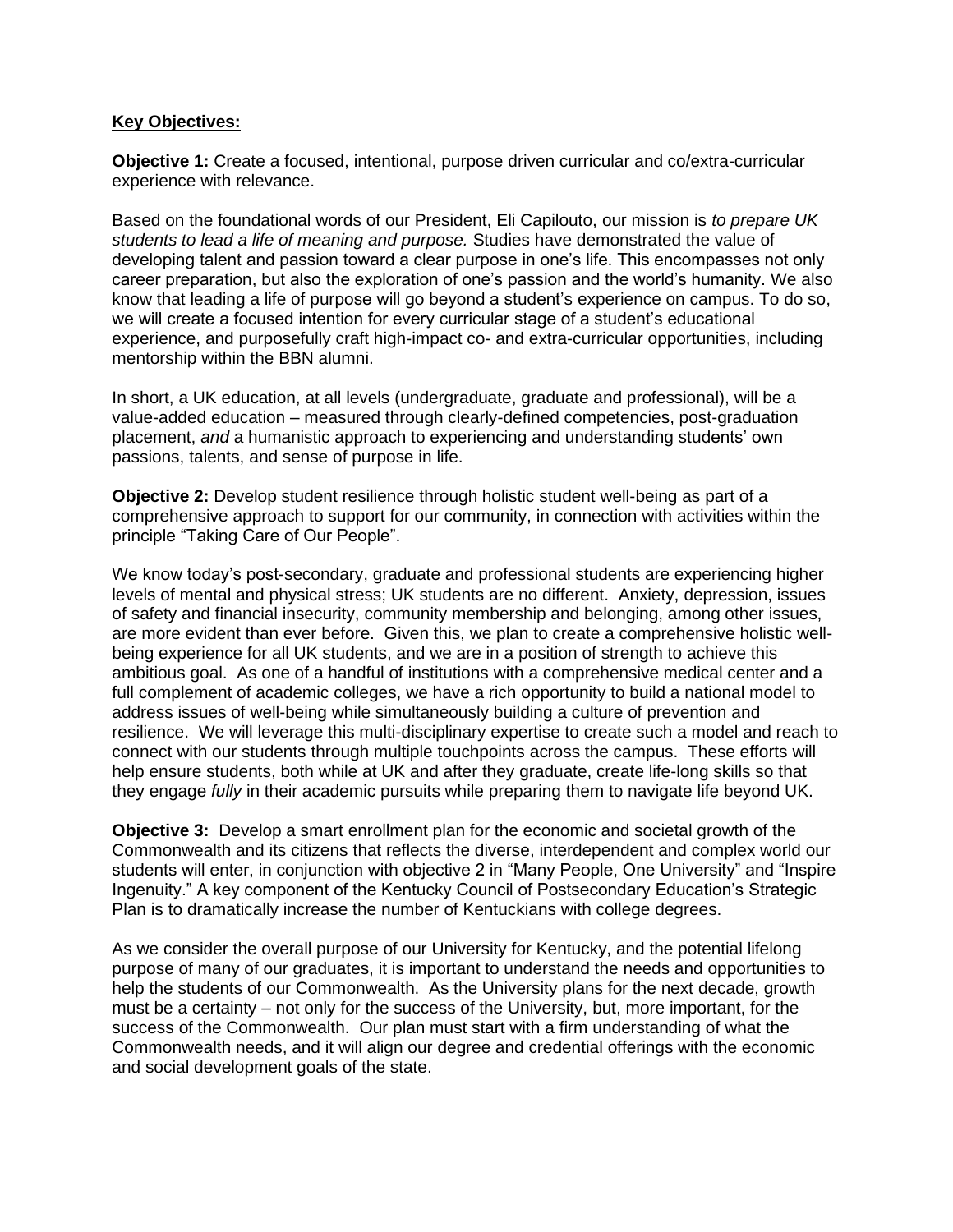And although our doors will always be open widest to Kentuckians, we must also attract and offer students from beyond our state and national borders a UK degree. Expanding markets, pathways and entry points to a UK education will be cornerstone to our overall smart growth plan, as will an intentional plan to reengage our alumni throughout their lifetime with continual UK experiences.

**Objective 4:** Enhance and engage in a student's first culture.

Our students are why we are here. We must place them and their educational journey at the center of our work – serving, understanding, and supporting *each student* at their highest level – and recognize that our students are individuals, who bring different life experiences to our campus.

Our culture, then, needs to be intentional. It needs to ask: how does our individual work, our institutional policies, our collective decisions impact each of our students and their progression to degree? How do we ensure we have placed students and their needs first? How will we feed this clearly-defined *student's first* culture and reward it?

Our culture also needs to be driven by an equity mindedness. It needs to close the preparation gaps for students from all backgrounds. It needs to be a culture that recognizes the individual humanity of each student, valuing their background and lived experience and ensuring that each student feels emotionally safe, celebrated, respected, and a part of the BBN.

And yet, we cannot achieve a student's first culture unless we simultaneously enhance the institution's culture for faculty and staff. For our faculty and staff cannot serve our students first, if they themselves are not healthy, supported and well.

# **Key Tactics:**

**Objective 1:** Create a focused, intentional, purpose driven curricular and co/extra-curricular experience with relevance.

**Tactic A.** Re-evaluate the undergraduate UK Core curriculum, associated competencies, and instructor make up to ensure we offer a curriculum that prepares students for a life of meaning and purpose.

**Tactic B.** Define **core skills** necessary for student success in chosen career paths.

**Tactic C.** Evaluate undergraduate majors and graduate programs to ensure they provide relevant and contemporary discipline-specific and transferable skills to prepare students for a full spectrum of career pathways and the challenges of the future.

**Tactic D.** Expand access to and participation in high-impact practices, such as experiential education, internships, mentorships, research and relevant work opportunities, education abroad, service learning, among others.

**Objective 2:** Develop student resilience through holistic student well-being.

**Tactic A.** Build Infrastructure: Catalogue, realign and coordinate cross-campus student wellness prevention efforts and services around a public health approach to ensure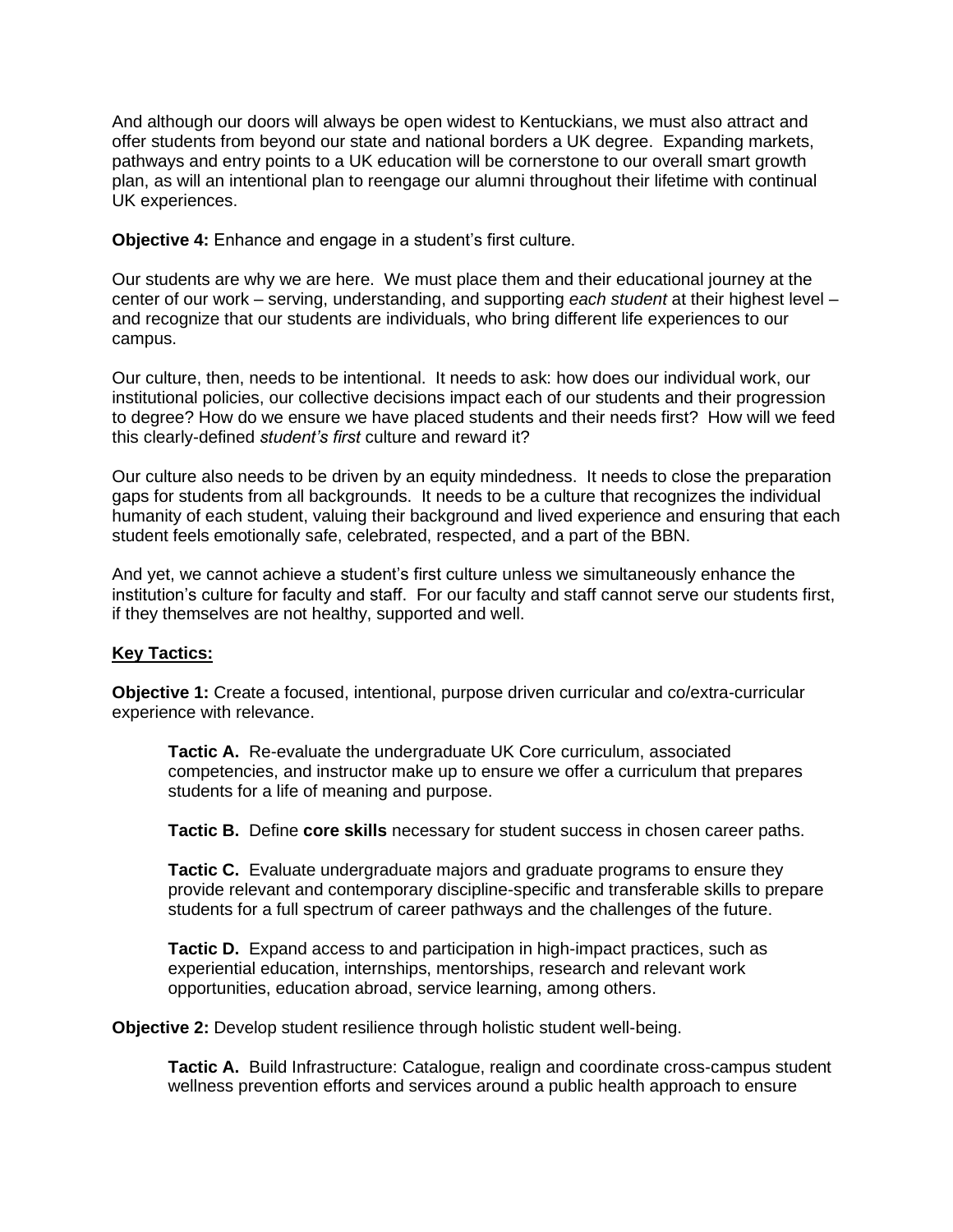capacity, service delivery, integration and needs assessment. These activities will also inform participants involved in "Taking Care of Our People."

**Tactic B.** Create an Effective Approach: Build out an analytical and qualitative proactive case management approach around all student wellness, leveraging aggregated student data and lessons learned from Health Corps.

**Tactic C**. Develop and implement clear competencies to best assure optimal life-long coping, health related and preventive skills across the range of mental, physical and financial wellness.

**Objective 3:** Develop a smart plan for the economic and societal growth of the Commonwealth and its citizens.

**Tactic A.** Build and implement a comprehensive, sustainable and detailed enrollment plan that leads to increased enrollment in key areas addressing needs in the Commonwealth and globally, as well as across the degree and certificate continuum.

**Tactic B.** Build out lifelong learning programs and BBN alumni outreach for optimal career networking and lifelong mentorship.

**Tactic C.** Expand in person and online curricular offerings that are relevant to the Commonwealth's economic and societal needs, including the creation of multidisciplinary programs / majors / certificates and new cross-college opportunities at the undergraduate, graduate and professional levels.

**Objective 4:** Enhance and engage a student's first culture

**Tactic A**. Define a student's first culture and develop faculty and staff training and toolkits to support such a culture.

**Tactic B.** Establish a reward and accountability system for faculty and staff to support students inside and outside the classroom through a student's first culture.

**Tactic C.** Close the preparation gaps for students from multiple backgrounds at the undergraduate, graduate and professional degree seeking levels.

**Tactic D.** Develop a culture of belonging for all students.

#### **Key Metrics:**

**Objective 1:** Curriculum and Co/Extra-Curricular Experience

**Metric 1:** Retention and graduation rates, closing preparation gaps, time to degree

**Metric 2:** Passage rates and job placement

**Metric 3:** Rates of participation in experiential education, internships, mentorships, and relevant work opportunities

**Objective 2:** Holistic Student Well-being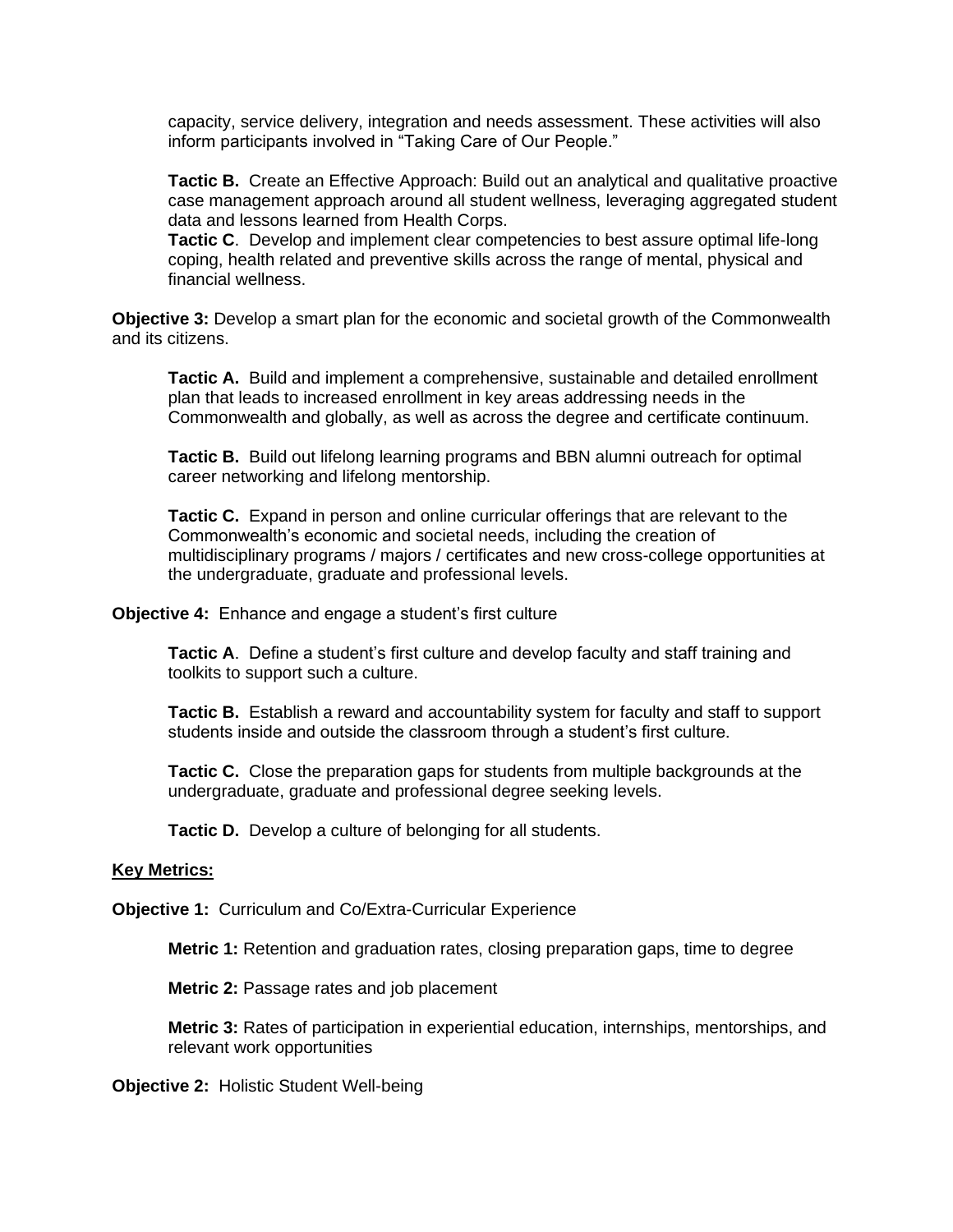**Metric 1:** Service delivery indicators

**Metric 2:** American College Health Association (ACHA) survey results

**Metric 3:** Student financial health data (e.g., debt, financial aid, need)

**Objective 3:** Smart Growth

**Metric 1:** Numbers of new transdisciplinary majors, graduate programs and certificates

**Metric 2:** Increased enrollment and degrees/credentials awarded in identified workforce needs of the Commonwealth

**Objective 4:** Student First Culture

**Metric 1:** National Survey of Student Engagement (NSSE) data

**Metric 2:** Undergraduate surveys (FISQ, Graduating Senior, etc.)

**Metric 3:** Faculty/staff survey? Faculty/staff participation in "student first" training/programming?

# **Taking Care of Our People**

We are Kentucky's institution. That means our people are both those who comprise this special community and those who we serve as we aspire to advance Kentucky through education, research, service and care. That has always been our mission and in recent years we've expanded that idea to provide health care to every corner of the state, while investing more in the compensation and support of our community.

Progress of note includes:

- UK HealthCare now treats more than 40,000 patients each year, up from less than 20,000 only 15 years ago.
- The UK HealthCare system has been named the top hospital in the state six years in a row and multiple specialty areas have been ranked nationally. Our Markey Cancer Center has been a Top 50 center, according to US News & World Report, for three straight years.
- Strategic alliances have expanded the web of care across the state to communities that traditionally lacked access to advanced, subspecialty procedures.
- On our campus, compensation has been increased for our employees eight out of the last 10 years, unprecedented investments in people and talent.
- Particular focus has been made on employees at the lower end of the institution's wage scale. Four times in the last six years, starting wages have been increased, leading the region.
- The University has repeatedly been named a **Great College to Work For**, reflecting a commitment to a rewarding work-life environment.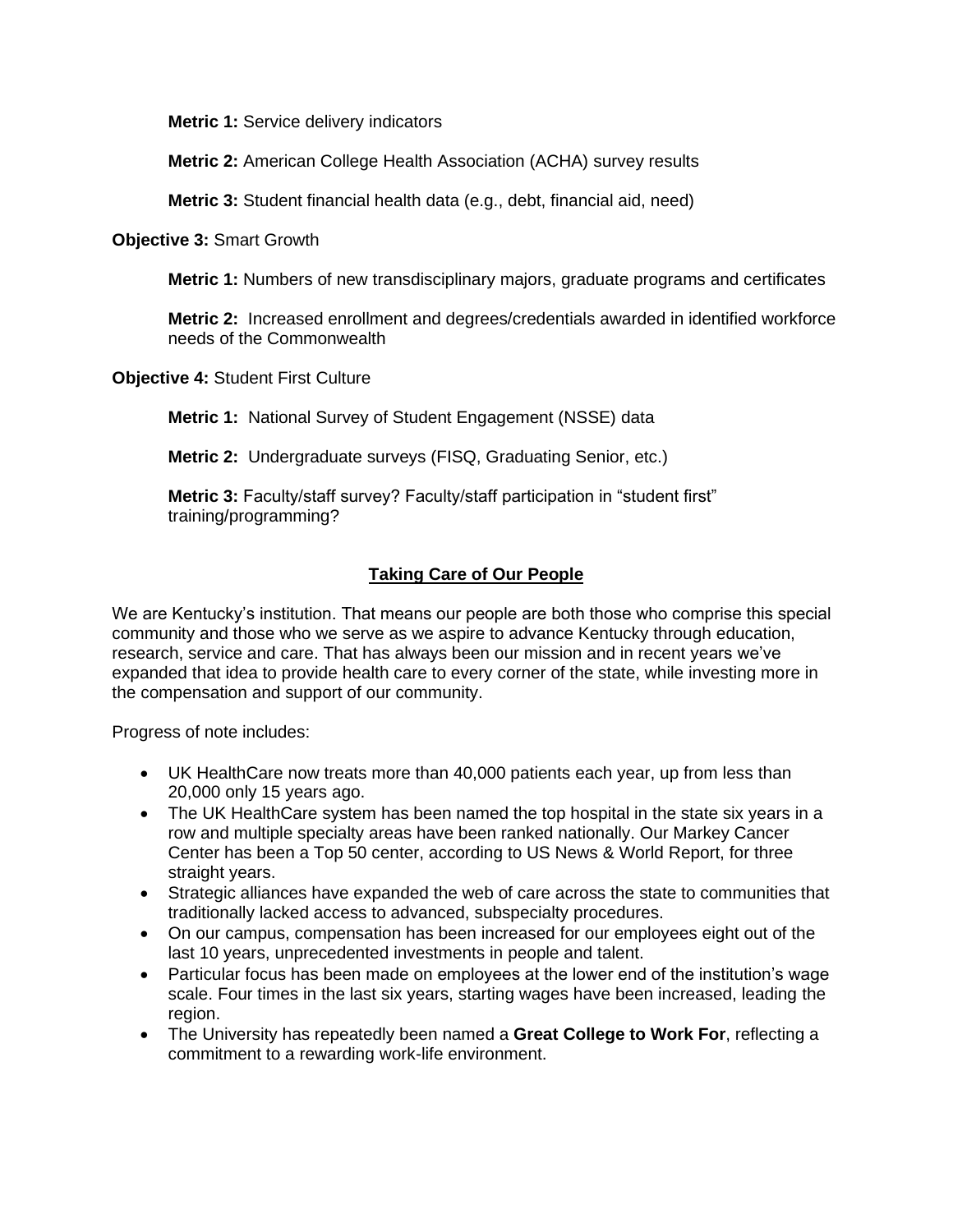Advancing Kentucky means ensuring a healthy Kentucky in all the aspects of the word health – economically, physically, socially and in terms of well-being. In an era of significantly constrained resources, our university must also continue to be innovative and resourceful in finding ways to invest in, and support, our community members so they can continue the work of advancing our state.

# **Narrative Basis:**

Leading a healthier Kentucky will require bold steps in addressing every facet of our campus and our Commonwealth. We do this first as a UK community focused on the holistic well-being of our people, ensuring each person has the choice of resources to determine what is right for them, in an environment designed to allow for the ease of making the healthy decision. We recognize the opportunity for a person to find meaning and purpose in their work and the effect of this work on each person's well-being. For our students, staff and faculty, each will have the opportunity to discover meaningful growth as they develop towards their future work and careers. Advancing the health of the Commonwealth rests on not only our outreach to care for people when they are sick, but to contribute considerably to the training and development of Kentucky's workforce and progress. The health of the Commonwealth and the health of the University of Kentucky are bound together, only in our ability to lead in resourcing and growing our well-being collectively will we truly be "taking care of our people."

# **Key Objectives:**

**Objective 1:** Create the highest levels of holistic wellness for faculty, staff and students by developing a unique and comprehensive integrated structure to support working and learning environments to flourish and thrive.

**Objective 2:** Generate a transformational culture and environment where students, faculty, and staff are enabled and inspired to flourish and thrive by experiencing meaning and engagement in work and learning.

**Objective 3:** Create a Better Prepared Workforce for Tomorrow.

# **Key Tactics:**

**Objective 1:** Create the highest levels of holistic wellness for faculty, staff and students by developing a unique and comprehensive integrated structure to support working and learning environments to flourish and thrive.

**Tactic A.** Organize and align cross campus efforts of activities and programs in wellbeing (physical, emotional, spiritual).

**Tactic B.** Advance current continuous quality improvement evidence-based practices/programs to build resilience, reduce mental health stigma and improve overall well-being (physical, emotional, spiritual).

**Tactic C.** Assess incentives and opportunities to promote physical, emotional and spiritual well-being.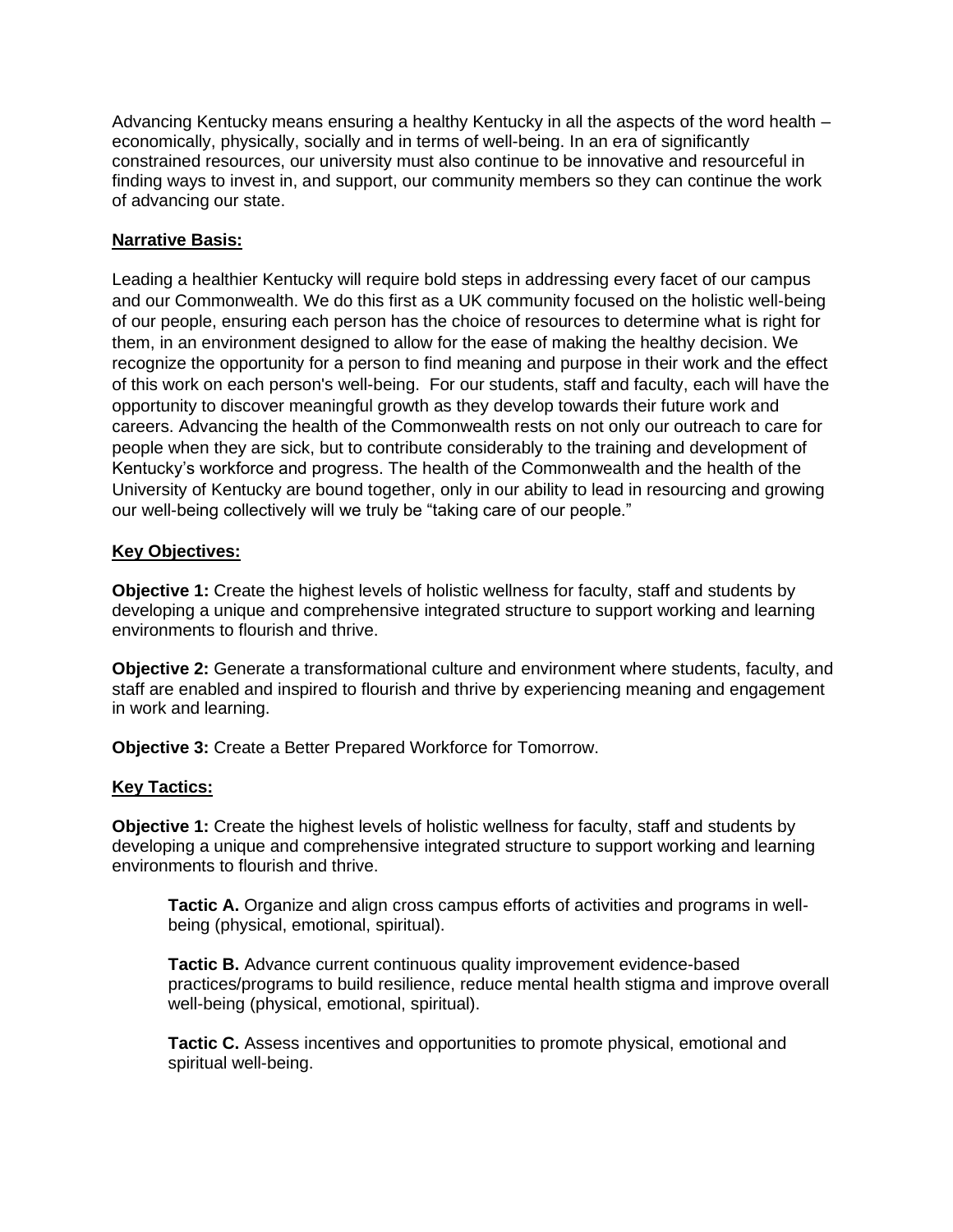**Objective 2:** Generate a transformational culture and environment where students, faculty and staff are enabled and inspired to flourish and thrive by experiencing meaning and engagement in work and learning.

**Tactic A.** Develop and create opportunities for personal and professional growth of students, faculty and staff, which support them to thrive and achieve their full potential.

**Tactic B.** Be proactive and intentional in enhancing equitable pay, benefits, policies, and practices that foster positive work and life integration, supporting the workforce of today and the future.

**Tactic C.** Implement best practices and strategies to enhance a sense of belonging, inclusivity, and understanding of place in UK.

**Objective 3:** Create a Better Prepared Workforce for Tomorrow.

**Tactic A.** Build a multi-college team partnering with UK HealthCare to focus on defining a Commonwealth-wide partnership targeted on a healthier Kentucky.

**Tactic B.** Expand partnerships with healthcare providers, public health professionals, extension offices, and other partners across the state who are committed to understanding and working on disease prevention and better health outcomes. Efforts should be made to enhance the understanding of disease progression and increase participation in disease prevention and treatment.

**Tactic C.** Strengthen the alignment of education partnerships with Cooperative Extension Service, UK Alumni Association, colleges and other UK campus-based entities (e.g., enrollment management, marketing, etc.) to inspire young learners on the broader benefits of education and enhance their early engagement with higher education (e.g., 4-H Thrive model).

#### **Key Metrics:**

**Objective 1:** Create the highest levels of holistic wellness for faculty, staff and students by developing a unique and comprehensive integrated structure to support working and learning environments to flourish and thrive.

**Tactic A.** Organize and align cross campus efforts of activities and programs in wellbeing (physical, emotional, spiritual).

**Metric 1:** Identify well-being activities across campus.

**Metric 2:** Organize oversight of key areas of focus and activity.

**Metric 3:** Monitor level of satisfaction/engagement with office of wellness; UK @ Work/Work-Life engagement surveys; UK leadership effectiveness survey.

**Metric 4:** Determine base and monitor number and percentage of engagement/outreach throughout campus.

**Tactic B.** Continuous quality improvement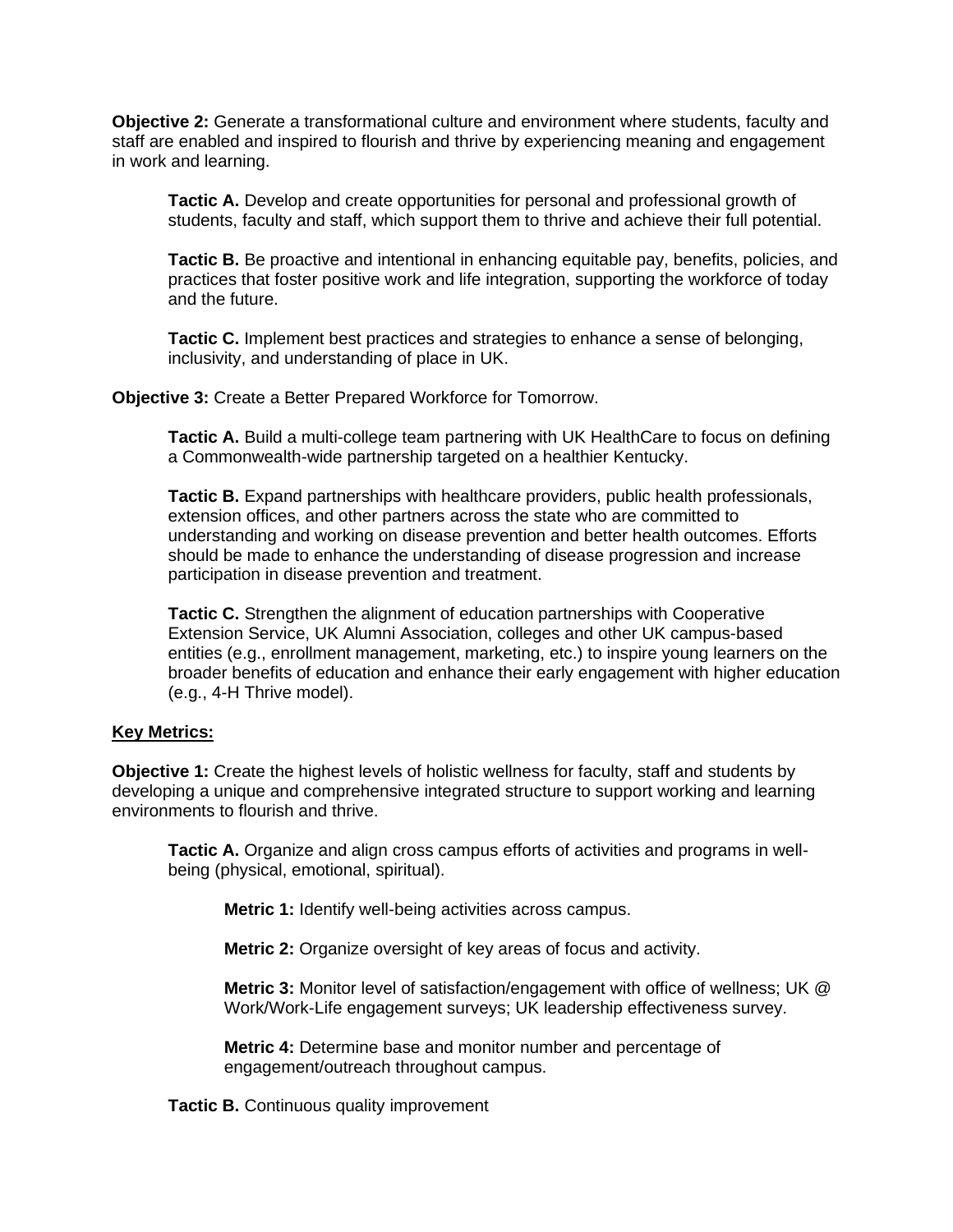**Metric 1:** Determine base and monitor number and percentage of practice/programs disseminated and utilized.

**Tactic C.** Assess incentives and opportunities to promote physical, emotional and spiritual well-being.

**Metric 1:** Number and percentage of colleges/units activity

**Metric 2:** Number and percentage of colleges/units that earn incentive awards.

**Metric 3:** Number and percentage of staff and faculty supervisors/administrators that completed training for supporting/advancing holistic wellness activities for working/learning environments.

**Objective 2:** Generate a transformational culture and environment where students, faculty and staff are enabled and inspired to flourish and thrive by experiencing meaning and engagement in work and learning.

**Metric 1:** UK@Work Survey applicable results.

**Metric 2:** Great College to Work For recognition; applicable survey results.

**Metric 3:** NSSE applicable results.

**Objective 3:** Create a Better Prepared Workforce for Tomorrow.

**Tactic A.** Multi-college team

**Metric 1:** Creation of the team with key goals.

**Metric 2:** Creation of short and long-term plan for disease prevention.

**Metric 3:** Increased health education and nutrition.

**Metric 4:** Work with state to partner to bring additional healthcare funding and healthcare to underserved areas of the state in alignment with UK HealthCare's Strategic Plan.

**Tactic B.** Expand partnerships with healthcare providers

**Metric 1:** Work with the Kentucky Health Collaborative and UK health care colleges to create an alliance focused on disease prevention and screening.

**Metric 2:** Increased disease screening in targeted areas of the Commonwealth.

**Metric 3:** Earlier detection of complex disease.

**Tactic C.** Strengthen alignment of education partnerships

**Metric 1:** Increased UK enrollment from targeted counties in Kentucky.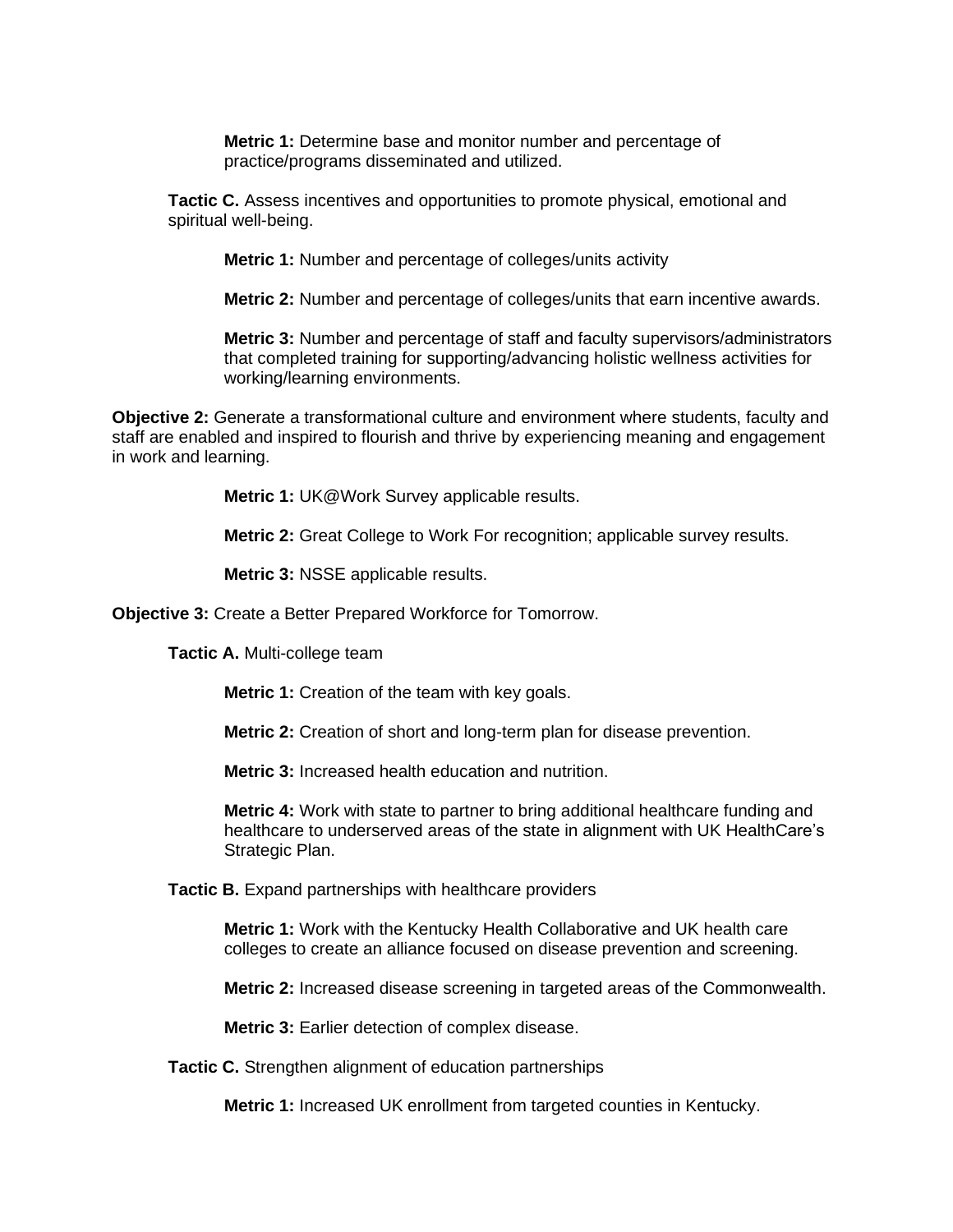**Metric 2:** Increased student participation in on-campus STEM, Arts, leadership organizations or other student life events.

**Metric 3:** Enhanced percentage of students attending college from marginalized and underrepresented areas.

**Metric 4:** Increased trained workforce for the Commonwealth. Conduct annual placement survey of UK seniors.

**Metric 5:** Enhanced efforts to assist non-degree alumni leading to degree completion and expanded career opportunities.

## **Inspiring Ingenuity**

In 2018, UK designated six Research Priority Areas. It was a clarion call to build on existing research excellence and amplify funding potential in areas where our state has the most demonstrated need – cancer, cardiovascular disease, diabetes and obesity, neuroscience, substance use disorders, and energy. This linkage between expertise and need has accelerated the university's ascent as a premier research institution and has further embedded in us the ethos of service so identified with land-grant universities.

- In FY2017, those priority areas accounted for more than \$150 million in funded research. That's \$150 million in research targeted at some of the state's most intractable challenges.
- Two years ago, UK received the single largest grant in its history, a three-year, \$87 million award from the National Institutes of Health. The goal: reduce opioid-related deaths by 40 percent in 16 Kentucky counties. The HEALing Communities Study involves 20 researchers across nine colleges on campus, a hallmark of work at UK where discoveries and solutions increasingly happen at the intersection and overlapping of disciplines.
- Overall, research awards jumped nine percent FY19 to FY20 from \$429 million to \$468 million, placing UK among the top research institutions in the country.
- A seventh priority area was added last year  $-$  the UNITE initiative  $-$  a five-year, \$10 million investment to elevate impactful research on racial equity, working in partnership with Kentucky's communities of color.
- As a way to advance social work education accessibility, since 2019, the College of Social Work has launched online BASW, MSW and DSW programs. For the online programs, from Fall 2019 to Fall 2021, online student enrollment increased 1,354%.
- Over the last decade, our faculty were recipients of a National Book Award, were named state Poet Laureates and published probing works of fiction and accounts of pivotal moments in World War II that continue to shape our politics and culture.

Moving forward, this spirit of ingenuity should be part of everything that we do. Undergraduates should have the chance for research and co-curricular experiences early in their academic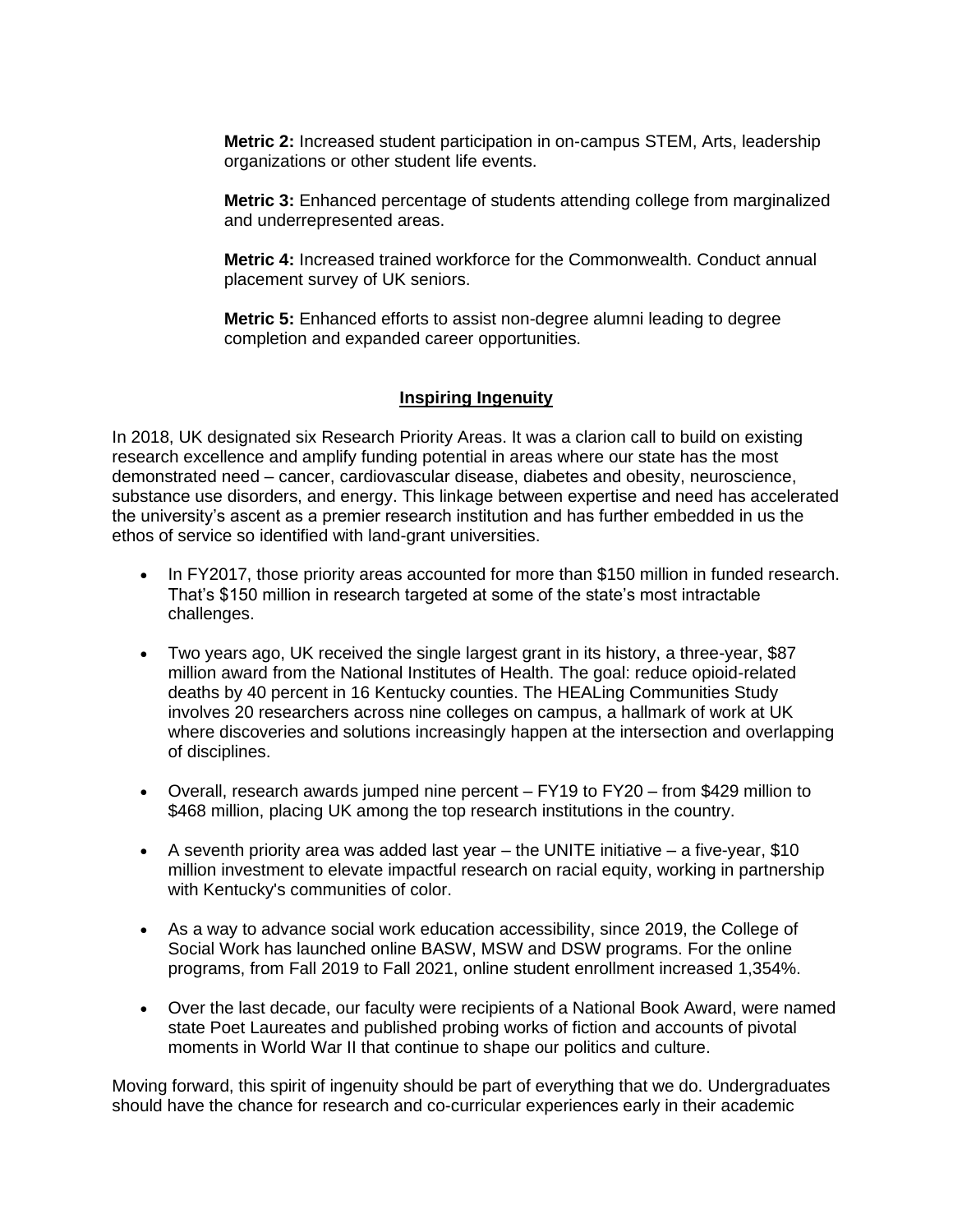careers. Ingenuity can – and should – extend to how we advise students and help them explore different academic paths. It should engage students, alumni and businesses in different modalities of learning and offer opportunities for life-long building of skills and competencies.

# **Narrative Basis:**

Higher education is the vehicle to inspire ingenuity. Higher education at the land-grant, flagship Research 1 institution of the Commonwealth of Kentucky has the dedication, means and opportunity to inspire ingenuity not just in our students, but in the lives of our citizens and beyond through our research and service missions. We must be intentional about creating effective pathways from campus into the public domain for our research, innovation and creative work. To inspire ingenuity, using available resources, we must be strategic, innovative, and use one of our strongest UK attributes, namely our ability to work collaboratively to address complex challenges. We must address the question at hand in the classroom or research workspace, but look beyond the specific question by inspiring critical thinking and problem solving skills that are flexible, adapt to our changing times, and become the framework upon which we inspire ingenuity in our students, faculty and staff. The following objectives, tactics and metrics are put forth to inspire ingenuity.

## **Key Objectives:**

**Objective 1:** Pursue research that addresses national and global challenges and that enhances the well-being and economy of Kentuckians.

**Objective 2:** Advance a culture that inspires innovation in research, creativity and academic excellence across the university.

**Objective 3:** Create an agile ecosystem that is responsive to opportunities of all types and at all scales across the national and global research challenge space.

**Objective 4:** Expand the university's academic impact by creating new training programs and new modes of professional preparation to better serve workforce needs.

## **Key Tactics:**

**Objective 1:** Pursue research that addresses national and global challenges and that enhances the well-being and economy of Kentuckians.

**Tactic A.** Build upon the university's signature research strengths and accomplishments into new domains of research excellence and impact.

**Tactic B.** Prioritize disciplinary and interdisciplinary research that helps communities of all types achieve their full socioeconomic potential and increases the quality of life for individuals within them.

**Tactic C.** Translate research from the university to the public domain through clinical and community research, economic development, commercialization, and public policy frameworks to drive the creation of wealth, well-being and equity.

**Objective 2:** Advance a culture that inspires innovation in research, creativity and academic excellence across the university.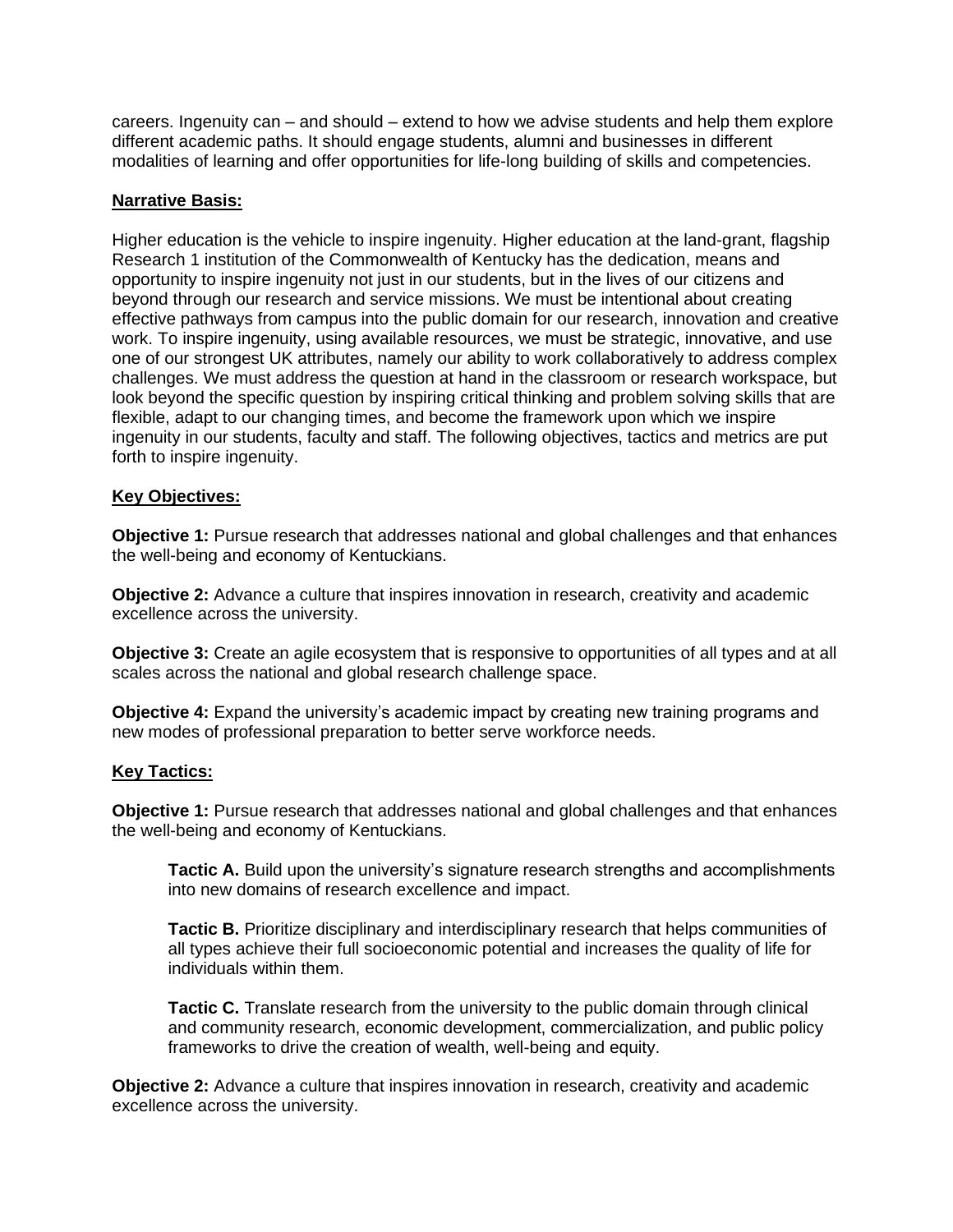**Tactic A.** Incentivize innovation and commercialization of research, support pilot programming, and invest and reinvest in innovation infrastructure.

**Tactic B.** Create novel training and career development programming that supports lifelong learning and career advancement for practicing professionals.

**Tactic C.** Support programming and platforms that engage a broader cross section of the university in the research mission, accelerate career development and catalyze multidisciplinary research and educational initiatives.

**Objective 3:** Create an agile ecosystem that is responsive to opportunities of all types and at all scales across the national and global research challenge space.

**Tactic A.** Assess and restructure as needed the research support systems to increase effectiveness in an increasingly dynamic and competitive funding environment.

**Tactic B.** Adopt a more forward-facing posture and enhance our ability to anticipate and compete for funding opportunities

**Tactic C.** Seek and develop opportunities to partner in novel ways with educational programs, Kentucky business, Kentucky government and Kentucky communities to solve research challenges for mutual benefit.

**Objective 4:** Expand the university's academic impact by creating new training programs and new modes of professional preparation to better serve workforce needs.

**Tactic A.** Develop and implement new educational programming that attracts and prepares a broader range of students for professional preparation at the University.

**Tactic B.** Create undergraduate and graduate academic programming that develops critical thinking skills, depth and perspective on emerging research, emerging technologies, effective communication for rising researchers, and decision-making and ethics for careers in the sciences, social sciences, humanities and technology.

**Tactic C.** Blend workplace experience, research or creative experience, service experience, or international experience into the curriculum of every student.

**Tactic D.** Produce accessible, modular educational programming and associated credentials to professional development, career advancement and career change.

#### **Key Metrics:**

**Objective 1:** Pursue research that addresses national and global challenges and that enhances the well-being and economy of Kentuckians.

**Metric 1:** Research and development (R&D) awards and expenditures across UK and within strategic key areas of research.

**Metric 2:** Diversity and number of community-based research partners and projects.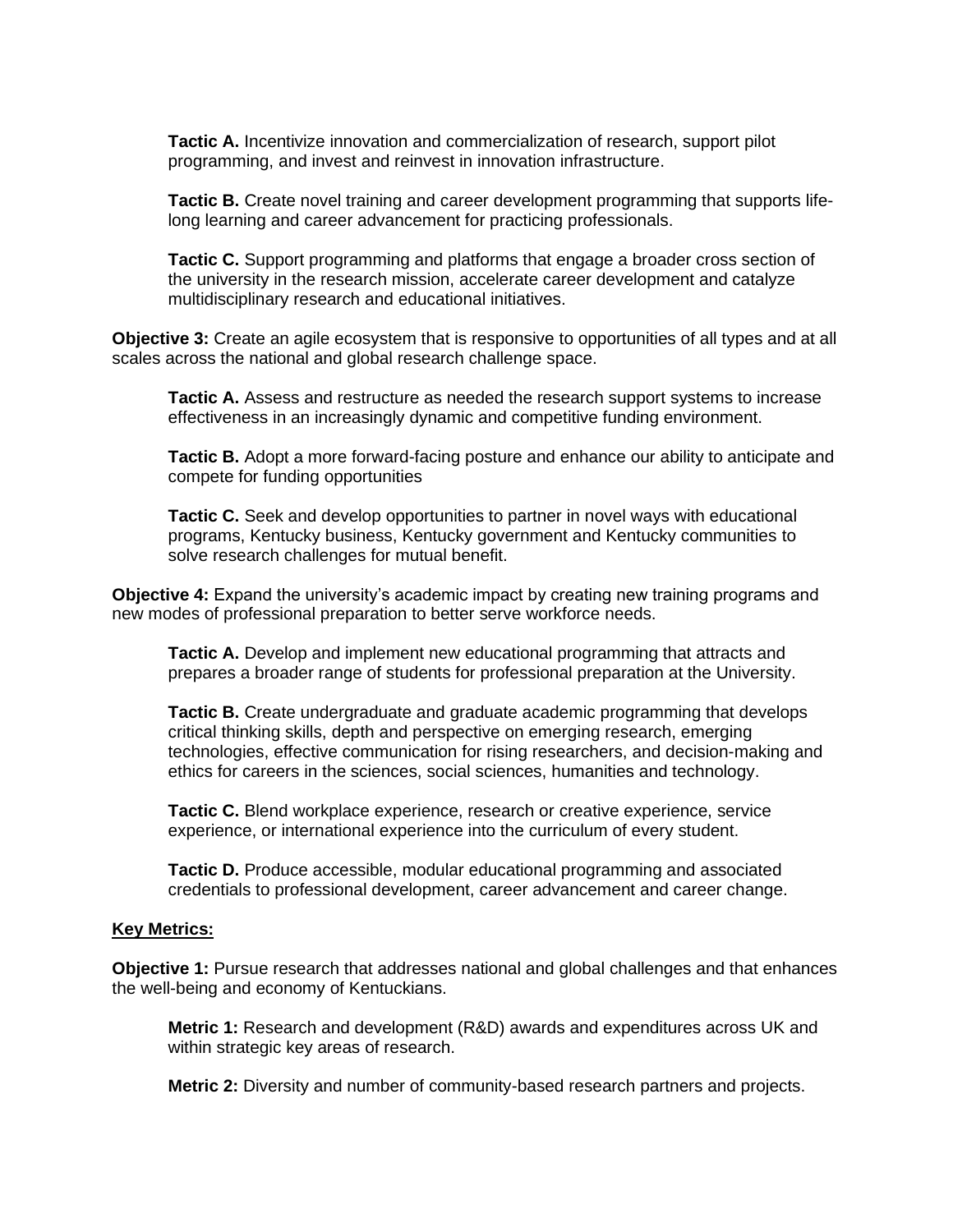**Metric 3:** Disclosures, patents, license revenue and start-ups.

**Objective 2:** Advance a culture that inspires innovation in research, creativity and academic excellence across the university.

**Metric 1:** Number of first-time research awards, scholarship metrics, patent disclosures, patents, inventions licensed, startups opened, total license revenue.

**Metric 2:** Research career advancement through the academic ranks (for active PIs: number at each rank, R&D expenditures, scholarly outputs, trainees, research honors/awards, professional societies, patents).

**Metric 3:** Awarding of complex grants, training grants, career research grants.

**Metric 4:** Numbers of nationally recognized educational programs, numbers of new certificate and degree programs.

**Objective 3:** Create an agile ecosystem that is responsive to opportunities of all types and at all scales across the national and global research challenge space.

**Metric 1:** Number, size and type of research awards and honors.

**Metric 2:** R&D awards and expenditures towards state and federal funding opportunities.

**Metric 3:** Economic impact of research.

**Objective 4:** Expand the university's academic impact by creating new training programs and new modes of professional preparation to better serve workforce needs.

**Metric 1:** Number of high school, adult learners enrolled in degree or certificate programs.

**Metric 2:** Characteristics (race, perspective/identify, first generation, Appalachian, etc.) of students obtaining certificates or degrees.

**Metric 3:** Career placement and salaries of UK graduates.

**Metric 4:** Number of students having a real-life experience within a discipline or major.

**Metric 5:** Number of new innovated national recognized training programs.

# **Ensuring Greater Trust, Transparency and Accountability**

Building trust depends upon a sense of transparency with all of an institution's vested publics and a willingness to be held accountable for both success and shortcomings.

• As a global pandemic dominated our world for much of the last 18 months, UK endeavored to reach out more – and more often – with information that would connect the community and update it on both progress and challenges.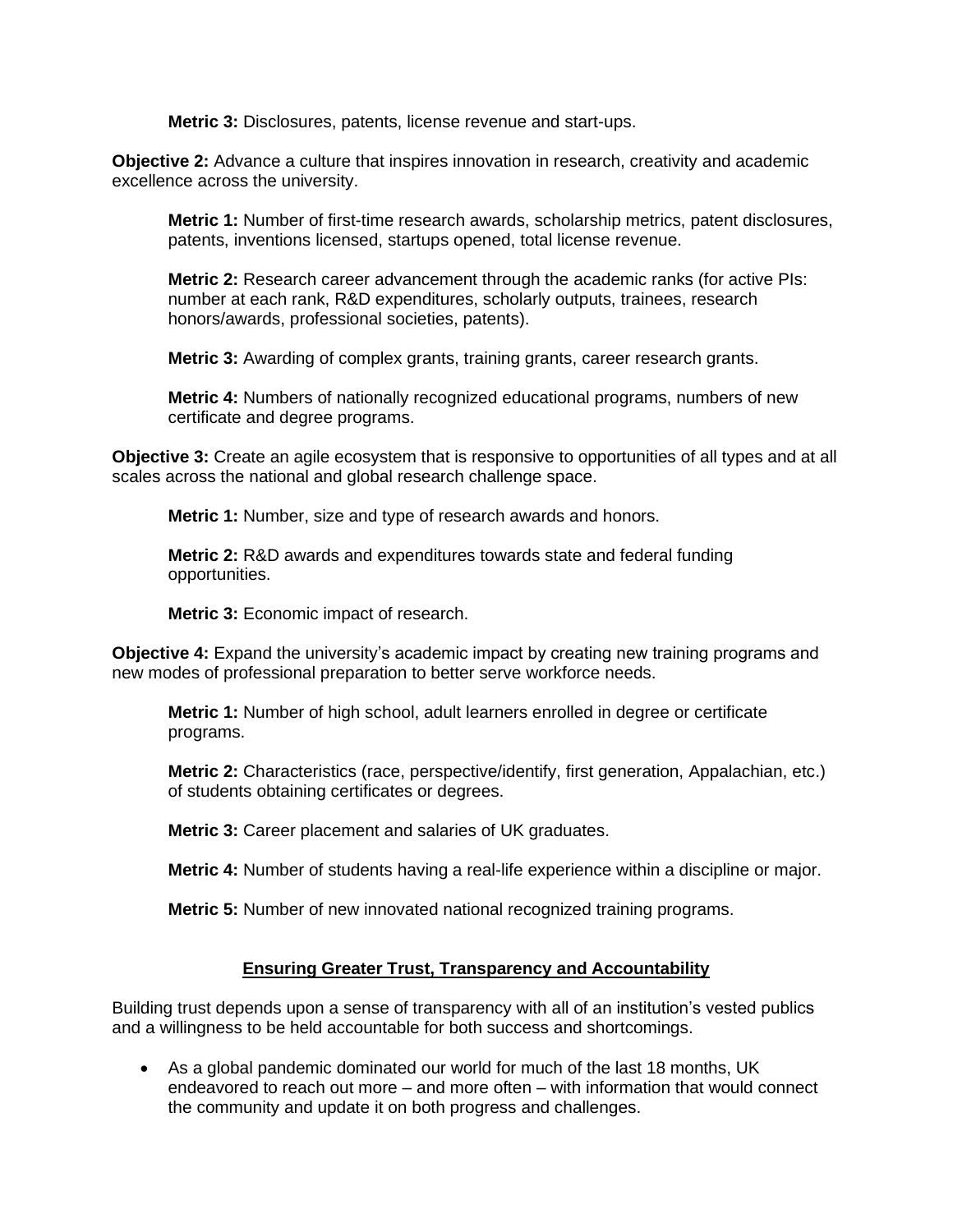- An online dashboard, updated multiple times a week, provided detailed information for the community and larger public about virus incidence levels, isolation capacity and metrics.
- More than 200 community messages about COVID and the institution's diversity efforts were disseminated to the campus over the last year – a stepped up effort designed to keep the campus connected when so many had to work and learn remotely.

At the same time, transparency and accountability depend upon not simply one-way or topdown communication. Communication must engage people in dialogue and demonstrate a commitment to shared governance, based on shared values. UK must extend and expand these efforts around transparency as a way of ensuring accountability to all vested publics. Every unit and every individual on our campus shares responsibility for greater transparency and accountability – from cybersecurity efforts to integrity in research, from minimizing the occurrence of potential conflicts of interest to even greater compliance with standards of ethics and care. All of us share in that responsibility. All of us share in this commitment. It will take all of us, working in partnership, to make it easier to understand these expectations and to live up to them.

# **Narrative Basis:**

As Kentucky's land-grant and flagship University, we have a heightened responsibility to ensure trust – as a core value of our community – and to increase accountability and transparency for everyone who cares about, and invests in, this place. As community members who care about ethics, when we accepted positions at the University of Kentucky, we understood that the people of Kentucky and its partners placed their trust in us. They also gained the right to hold us accountable in meeting the University's goals with integrity and a commitment to transparency. Indeed, the University has enacted multiple highly successful policies in Research, Education, Service and Extension, which speak to our commitments around trust, transparency and accountability. Further enhancing and sustaining this culture requires:

- Clear communication with all stakeholders, internally and externally, that allows those audiences most critical to UK to have knowledge of what our standards are and to hold us accountable in meeting them.
- A steadfast commitment to articulating and then aligning principles with strategic objectives, budgets and governance structures and regulations.
- An expanded effort to train current and emerging leaders and support all personnel so that they can help sustain a transparent and accountable culture throughout the institution.
- An enhanced commitment to understanding of, and compliance with, university standards and policies and the multiple governmental compliance requirements we uphold.

# **Key Objectives:**

**Objective 1:** Modernize and re-envision University guidance and policies to more clearly and succinctly express values, clarify terms and define roles with respect to shared governance among faculty, students, staff and administrators. University personnel must adhere to these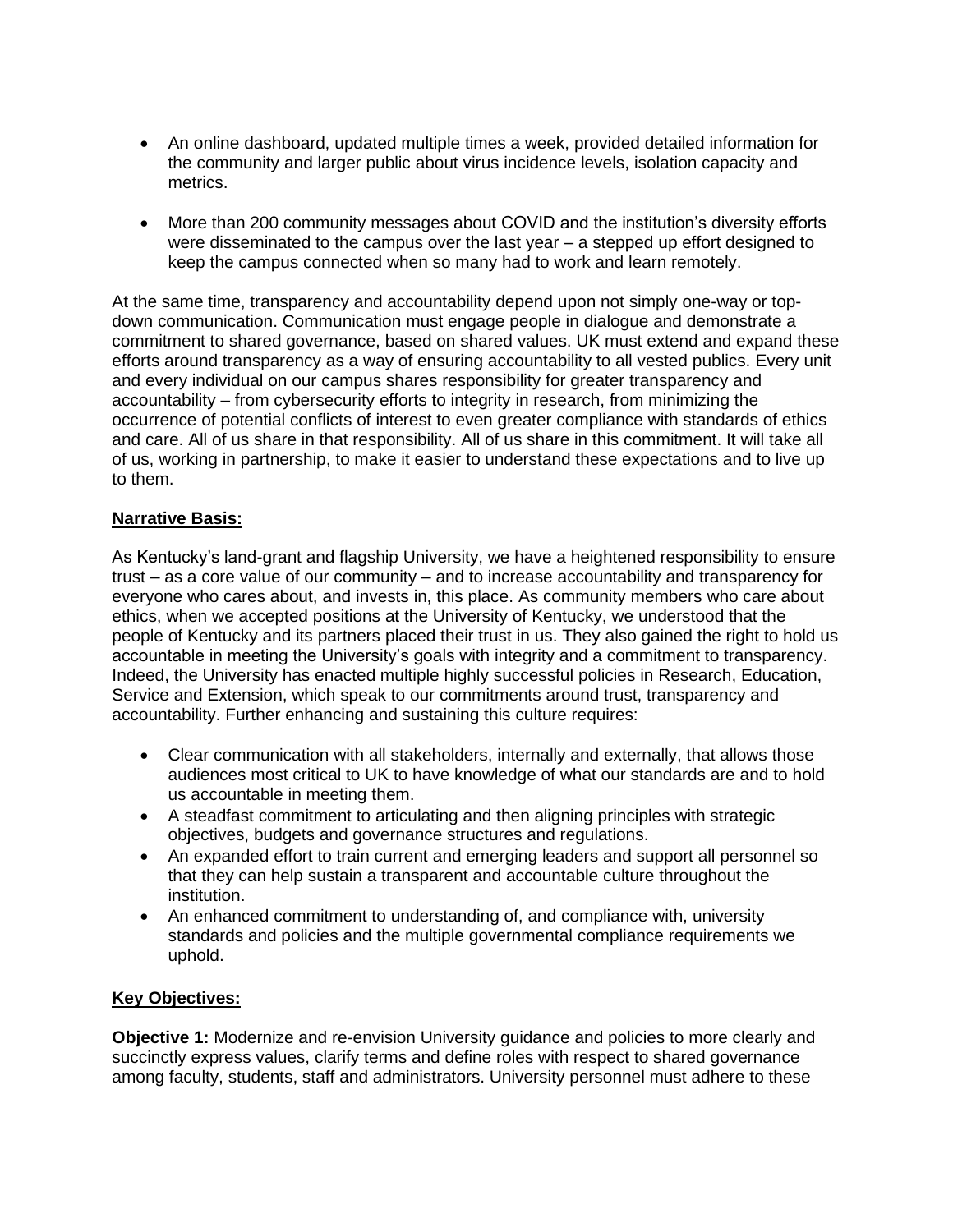policies while maintaining flexibility in the competitive modern environment of knowledge delivery.

**Objective 2:** Empower effective *decision-making* at unit, departmental and college levels by developing more responsibility centered management approaches in budgets and the allocation of resources so that colleges and units have greater flexibility – and can be held more accountable – for generating revenues and managing expenses in a transparent fashion necessary to support the university's mission in alignment with the Strategic Plan.

**Objective 3:** Strengthen and expand training across all levels to promote compliance with university standards and processes through programs grounded in UK's institutional values, goals and objectives.

**Objective 4:** Develop programs and approaches to *engaging communication* with both internal and external audiences. Resonant communication today isn't top-down, or one-way, but is rather two-way and allows for stakeholders to be listened to and heard.

# **Key Tactics:**

**Objective 1:** Modernize and re-envision University guidance and policies to more clearly and succinctly express values, clarify terms and define roles with respect to shared governance among faculty, students, staff and administrators. University personnel must adhere to these policies while maintaining flexibility in the competitive modern environment of knowledge delivery.

**Tactic A.** Create a transparent, University-wide examination and revision of Governing Regulations (GRs). GRs should document and delineate principles for how we share our responsibilities. This tactic will be achieved by identifying aspects of the GRs in need of updating (e.g., adding information on foreign influence, clarifying policies on the establishment and funding of Centers) and by earning buy-in from all three relevant governing bodies at UK (Staff Senate, Student Government Association, University Senate) on proposed changes identified before moving forward to Board of Trustees through the President's office.

**Tactic B.** In parallel with or subsequent to Tactic A, transparently propose revisions to Administrative Regulations (ARs) relevant to accountability and trust. This tactic will be achieved by identifying aspects of the ARs in need of updating through analysis of current procedures, through interviews with relevant personnel, and by establishing approval from stakeholders prior to enacting change.

**Tactic C.** Revise other official documents (e.g., Faculty Handbooks, Senate Rules, Human Resources, Best Practices in Management) accordingly for congruence with GRs and ARs.

**Objective 2:** Empower effective *decision-making* at unit, departmental and college levels by developing more responsibility centered management approaches in budgets and the allocation of resources so that colleges and units have greater flexibility – and can be held more accountable – for generating revenues and managing expenses in a transparent fashion necessary to support the university's mission in alignment with the Strategic Plan.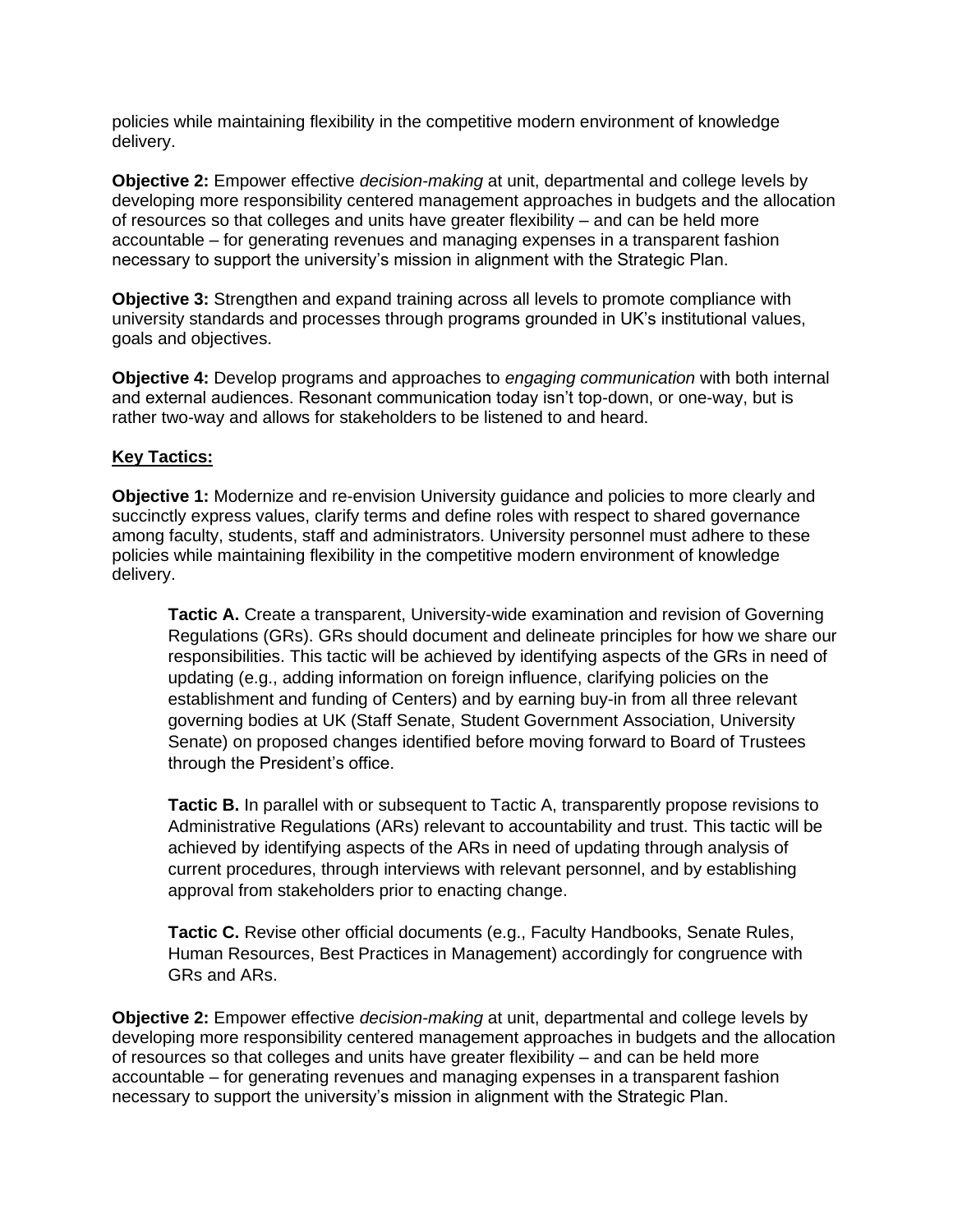**Tactic A.** Implement "an integrated and transparent budgeting system that links revenues to productivity and quality and assigns costs according to use of resources."

**Objective 3:** Strengthen and expand training across all levels to promote compliance with university standards and processes through programs grounded in UK's institutional values, goals, and objectives.

**Tactic A.** Continue momentum from Finance and Administration Training Transformation Initiative to continuously inventory, assess, develop and improve training across all areas to instill greater understanding and support of standards and process. This tactic will be achieved by tracking inventories of training programs annually, identifying gaps, new opportunities and programs that should be offered and those that should be required. Remove programs no longer deemed effective or necessary.

**Tactic B.** Thoroughly educate all current and emerging executive leaders on standards and processes, creating additional *required executive training programs* in key areas. Inventory all current UK executive compliance and training programs (offered in-house and through external vendors); identify gaps in programming to create new programs.

**Tactic C.** Create structures that support and encourage collaborative work across units aimed at promoting best practices at all levels. Identify these best practice leaders across campus in a variety of key areas; ask them to share (through workshops and written materials) structures, processes, and tactics that contribute to success. This tactic will be achieved through knowledge sharing and/or creation of web-based training (WBT).

**Objective 4:** Develop programs and approaches to *engaging communication* with both internal and external audiences. Resonant communication today isn't top-down, or one-way, but is rather two-way and allows for stakeholders to be listened to and heard.

**Tactic A.** Annual survey of campus around issues and initiatives related to trust and transparency that will be housed on trust/transparency landing page, which will live on President's website and Strategic Plan page. Survey supplements bi-annual well-being survey.

**Tactic B.** Publish annual report on UKNow regarding trust and transparency initiatives.

## **Key Metrics:**

**Objective 1:** Modernize and re-envision University guidance and policies to more clearly and succinctly express values, clarify terms and define roles with respect to shared governance among faculty, students, staff and administrators. University personnel must adhere to these policies while maintaining flexibility in the competitive modern environment of knowledge delivery.

**Tactics A and B.** Revision of Governing Regulations and Administrative Regulations.

**Metric 1:** Increased quality (e.g., reduced debate at the point of approval or afterwards), speed (e.g., decreased latency between submission and approval),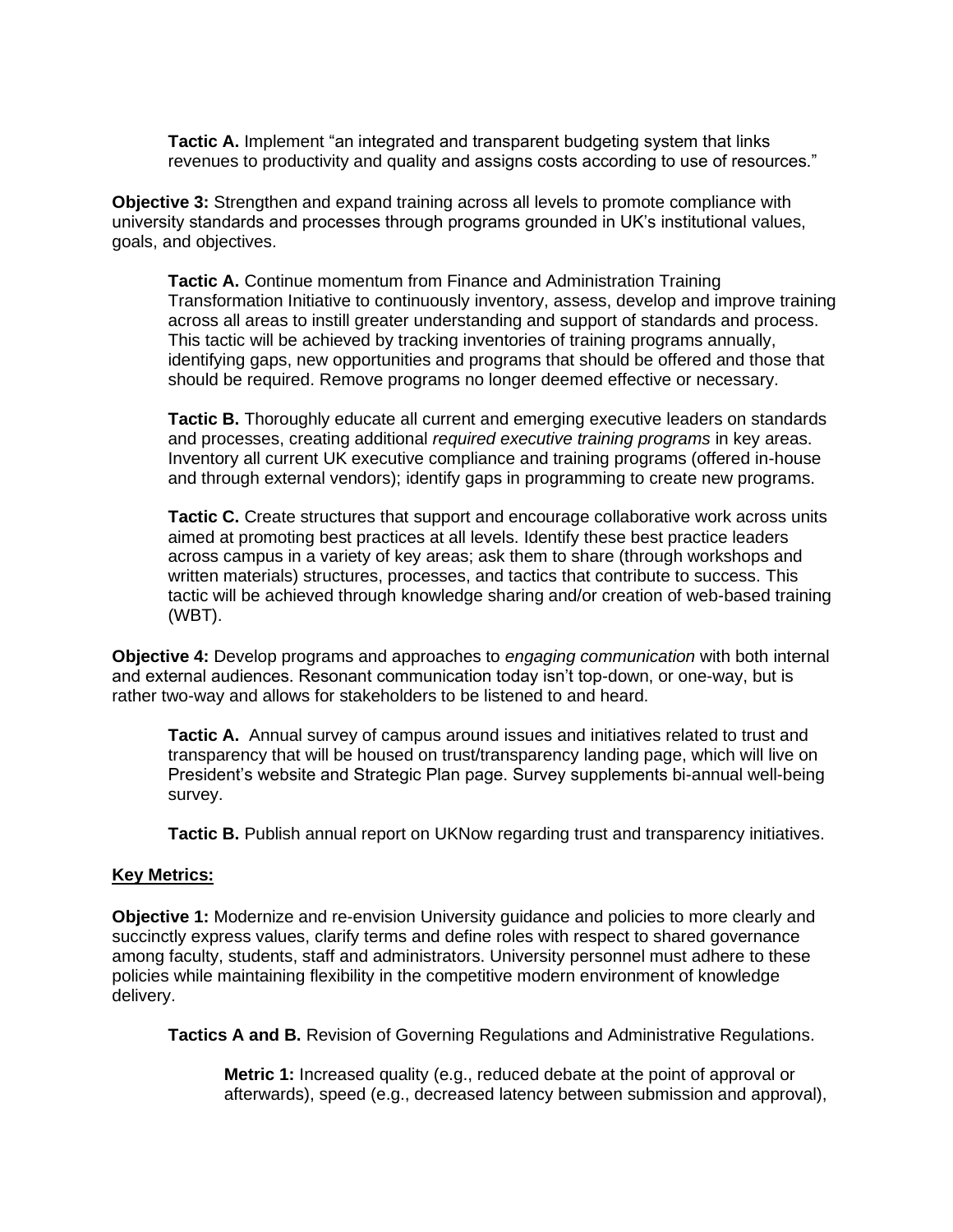and transparency (e.g., increased proportion of employees that would potentially be impacted by a given policy receiving the opportunity to weigh in on that policy prior to approval) for GR and AR-relevant policies and procedures

**Metric 2:** Excellent to outstanding confidence and trust among UK personnel regarding AR-relevant policies and procedures (e.g., via survey)

**Tactic C.** Revision of other official documents.

**Metric 1:** Increased employee knowledge (evidenced by reduced requests for clarification) regarding policies related to transparency, trust, and accountability

**Objective 2:** Empower effective *decision-making* at unit, departmental and college levels by developing more responsibility centered management approaches in budgets and the allocation of resources so that colleges and units as well as central administrative services have greater flexibility – and can be held more accountable – for generating revenues and managing expenses in a transparent fashion necessary to support the university's mission in alignment with the Strategic Plan.

**Tactic A.** Integrated and transparent budgeting system

**Objective 3:** Strengthen and expand training across all levels to promote compliance with university standards and processes through programs grounded in UK's institutional values, goals, and objectives.

Tactic A. Continuously inventory, assess, develop and improve training across all areas

**Metric 1:** Track completion rates of required training and of voluntary improvement programs.

**Tactic B.** Education of executive leadership

**Metric 1:** Pre- and post-test assessments on training participants on knowledge of standards and processes and understanding of UK's values, goals and objectives.

**Tactic C**. Promote best practices at all levels

**Metric 1**: Create small topic-centric ongoing work groups across units led by best practice leaders with the assistance of key compliance personnel. Assess participant comfort with and knowledge of key areas.

**Objective 4:** Develop programs and approaches to *engaging communication* with both internal and external audiences. Resonant communication today isn't top-down, or one-way, but is rather two-way and allows for stakeholders to be listened to and heard.

**Tactic A.** Annual trust and transparency survey

**Metric 1:** Gather and publish open rates and CTR (Click-Through-Rates) of survey and use landing page as repository for survey results, stories and content regarding the initiative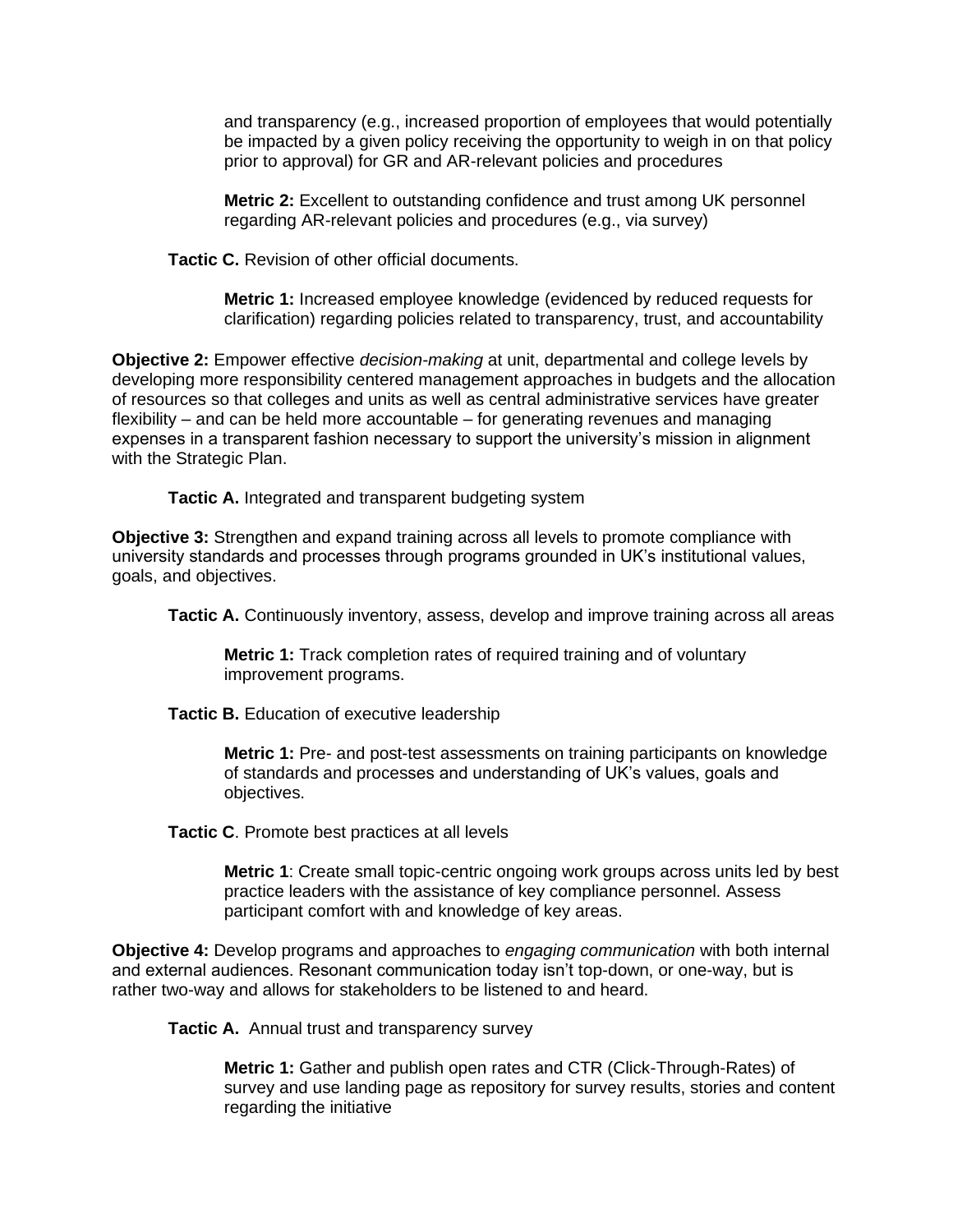**Tactic B.** Publish trust and transparency annual report on UKNow

**Metric 1:** Publish open rates for annual report and house it on transparency website for initiative

# **Many People, One Community**

UK has embraced its calling as Kentucky's university by strengthening its commitment, not only to diversity, but to sustaining communities that care deeply about equity and a sense of belonging for everyone.

To that end, the university has never been more diverse.

- Among public flagship institutions, few universities have a higher percentage of people of color on their campuses than the populations of their states. UK is one of them.
- We are, in fact, more diverse than at any time in our history, with students from more than 100 countries and more than 10 percent of our student population coming from a community of color.
- Four-year and six-year graduation rates for Black and African-American students have increased by nine and 16 percentage points, respectively, over approximately the last 10 years.
- The university also stepped up to confront the other pandemic afflicting our country in 2020 – a reckoning over questions of race and racism and the systems and structures that perpetuate inequality and inequities.
- A massive Diversity, Equity and Inclusivity effort, encompassing representation from across the campus, was initiated. More than a dozen projects, involving some 500 community members, worked throughout the year on issues, ranging from research to diverse art, from a new campus plan to incentivizing more diverse representation in faculty, staff and administrative ranks.

More than anything, though, the DEI initiative that was launched was broadly acknowledged and understood to be a multi-year effort and commitment. Creating a culture of belonging is not a project. It is an ongoing process, sustained by people committed to being a place where everyone feels as though they truly belong.

That is not only a response to injustice. It is a commitment to changing culture. That is our task now.

# **Narrative Basis:**

As the land-grant institution of the Commonwealth of Kentucky, UK leads the state in ways more expansive than at its founding as an agricultural and mechanical college in the 19th century. The ideal of advancing the citizenry through education, hard work and innovation remains at the core, yet global and societal changes affect people in even the most rural parts of the state. With one of the most diverse workforces and student bodies in the state, UK provides a microcosm of how a group of diverse people (race, sex, sexual identity, sexual orientation, religion, creed, small town or urban community culture, and first-generation context) can evolve in such a way as to bring DEI and positive change to its community and to society at large.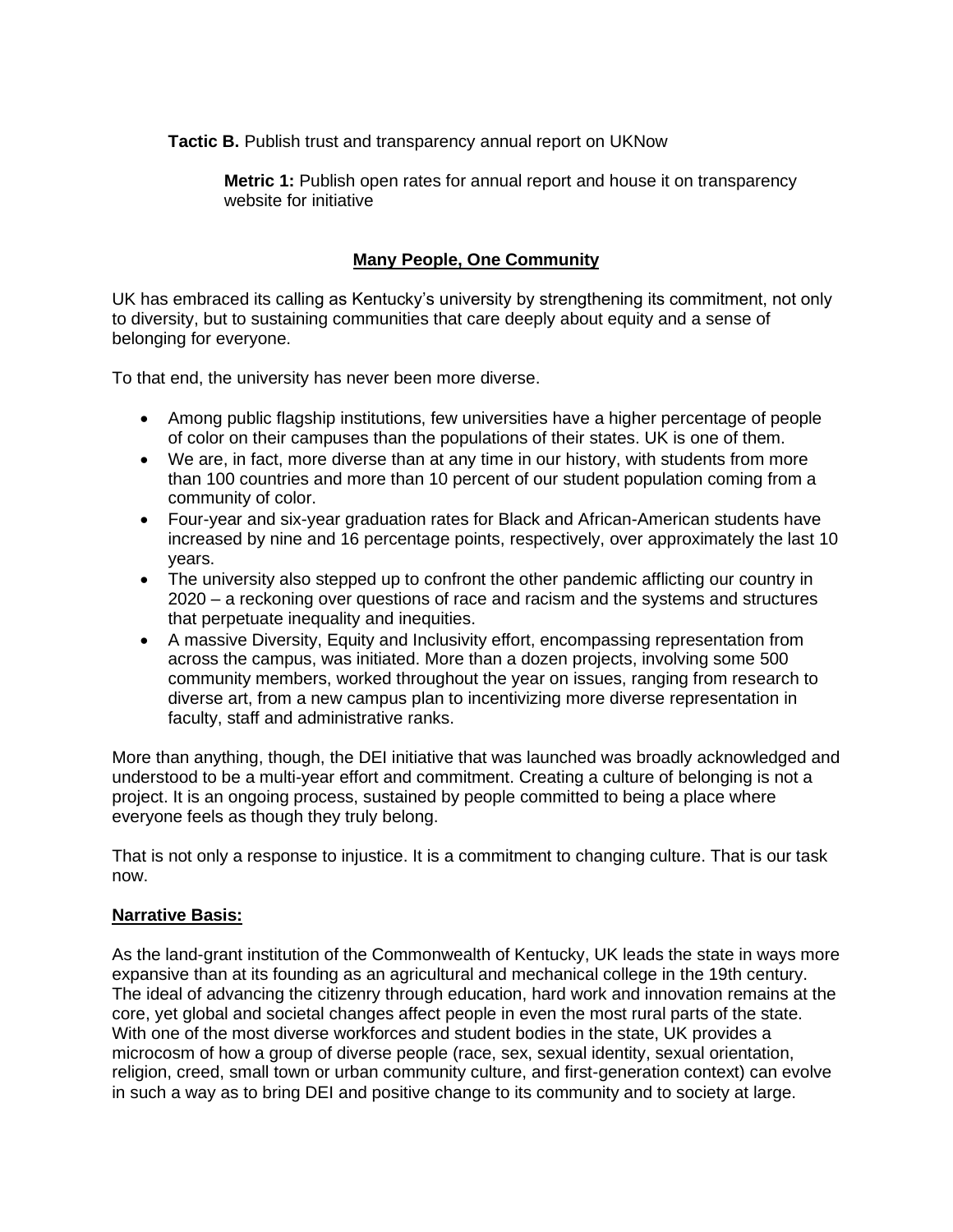Through its key areas of education, research, health care, arts, culture and economic development, UK will provide both a real-world example and a working framework for moving Kentucky forward in its challenges for today and for tomorrow. Part of that framework must include the original "extension" of knowledge to all 120 counties, through the effective utilization of the College of Agriculture, Food and Environment's Cooperative Extension Service.

We have the opportunity to expand the meaning of the land-grant idea of *commonwealth* by using our extension service as a conduit to go out and give but also to *listen*. We can also exhibit *on campus*, our commonality – those things that unite us in a democracy and as a global community. Our unity is our diversity – our mission to be all-inclusive.

## **Key Objectives:**

**Objective 1:** To expand diversity efforts of the UK campus to the Commonwealth of Kentucky and the global community to create more interaction and involvement with campus on DEI matters.

**Objective 2:** To recruit and retain more diverse populations (students, faculty, staff) within all units on campus.

**Objective 3:** To create greater and direct partnerships between the University and communities throughout the Commonwealth on DEI-related matters.

**Objective 4:** To model and provide a welcoming, safe and inclusive environment that creates opportunities for the free and open exchange of ideas to all people of the Commonwealth, the United States, and the world.

## **Key Tactics:**

**Objective 1:** To expand diversity efforts of the UK campus to the Commonwealth of Kentucky and the global community to create more interaction and involvement with campus on DEI matters.

**Tactic A.** Develop more college-level DEI initiatives leveraging UK Cooperative Extension Service to enable statewide impact, including the location of more extension title series faculty across campus.

**Tactic B.** Design and set as tradition a "One Community Festival" annually (or biannually) on campus, focused on food, music and art, with invitation to the broader Lexington community to participate.

**Tactic C.** Showcase/educate about UK HealthCare access to all communities, while the University continues to prepare providers who are representative of the citizens they serve.

**Objective 2:** To recruit and retain more diverse populations (students, faculty, staff) within all units on campus.

**Tactic A.** (Employees). Develop a commitment to a clear recruitment strategy: 1) Recruit in the context of the whole person's life (holistic approach to what they need to be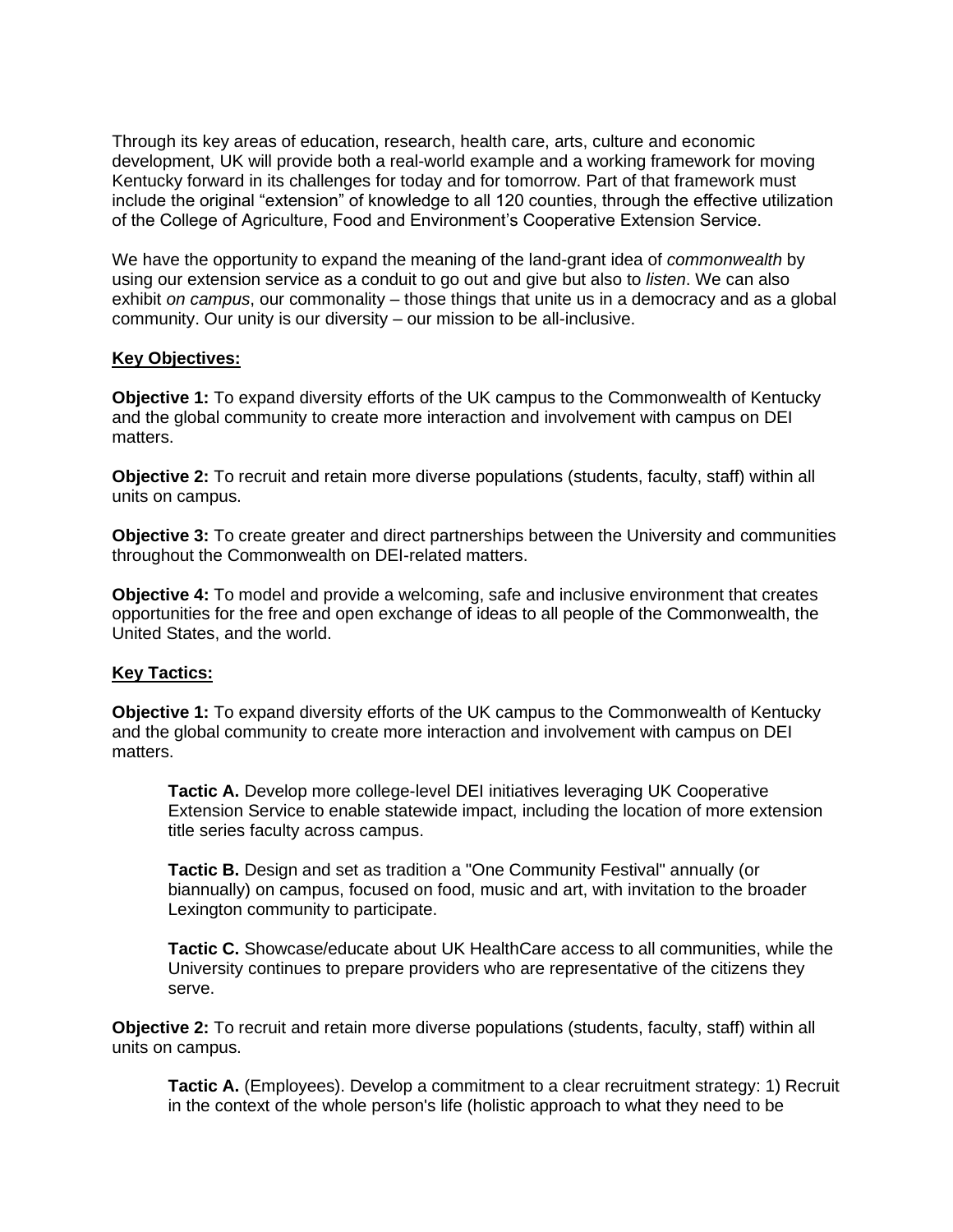successful) to **welcome** and ensure **safety**; 2) Provide opportunities to **thrive** and to enrich their personal and professional lives (start-up, mentorship); 3) Provide opportunity to **advance** by recognizing work; and 4) Retain through **rewarding** individuals, growing networks, and by promoting them to leadership positions.

Track and report DEI recruitment strategy for University and units (annually): advertise in diversity publications and/or job boards; attend diversity-focused recruitment events; provide faculty/staff mentors for faculty/staff of color; utilize the Office of Institutional Diversity (OID) dedicated funds in hiring DEI candidates; delegate/incentivize a faculty diversity recruitment specialist; provide diversity-themed professional development; expand research or postdoctoral fellowships; encourage applicants to include DEI accomplishments in their CVs; and require search firms to include diverse candidates in final pool.

Track and report DEI retention strategy for University and units (annually): develop formal mentoring programs for DEI faculty/staff; provide competitive start-up research funds or professional development commitment; provide multi-year graduate research support for DEI faculty; provide a support program for transgender/queer/genderexpansive faculty/staff; encourage transparency and consistent reviews for tenure/promotion process; and support grant proposal writing via NIH UNITE initiative, the NSF Advance program, etc.

**Tactic B.** (Faculty, staff and students). Develop and implement a campaign soliciting help from our diverse community – qualitative one-on-one interviews (students, faculty, staff) about our challenges and successes – personal narrative about their UK experience and bringing new ideas to the table. Utilize as recruitment collateral.

**Tactic C.** (Students). Continue and enhance tracking and reporting of DEI recruitment strategies for the University and units (annually) to ensure the success and matriculation of these students, leading to a more diverse student body: mentor admissions officers for a diversity focus (provide professional development); create community college bridge programs; provide pre-college programs for K-12 students; develop DEI-focused social media outreach; create national strategic partnerships; expand targeted scholarships; develop targeted UK media to prospective students demonstrating UK's diversity; develop a *holistic* recruitment/admissions process; and support recruiter attendance at underrepresented student conferences.

**Objective 3:** To create greater and direct partnerships between the University and communities throughout the Commonwealth on DEI-related matters.

**Tactic A.** Make use of our Commonwealth history to discover our commonality. Highlight historic sites/monuments/local history (through art, theater, forums). Lectures featuring local historians from our inclusive community (e.g., "African Americans in the Bluegrass," written by Yvonne Giles).

**Tactic B.** Use community- and industry-sponsored projects to promote inclusivity. Make DEI an integrated component of all sponsored partnerships.

**Tactic C.** Invite our diverse community partners to participate in the recruitment of faculty to UK – as consultants to search committees, for example.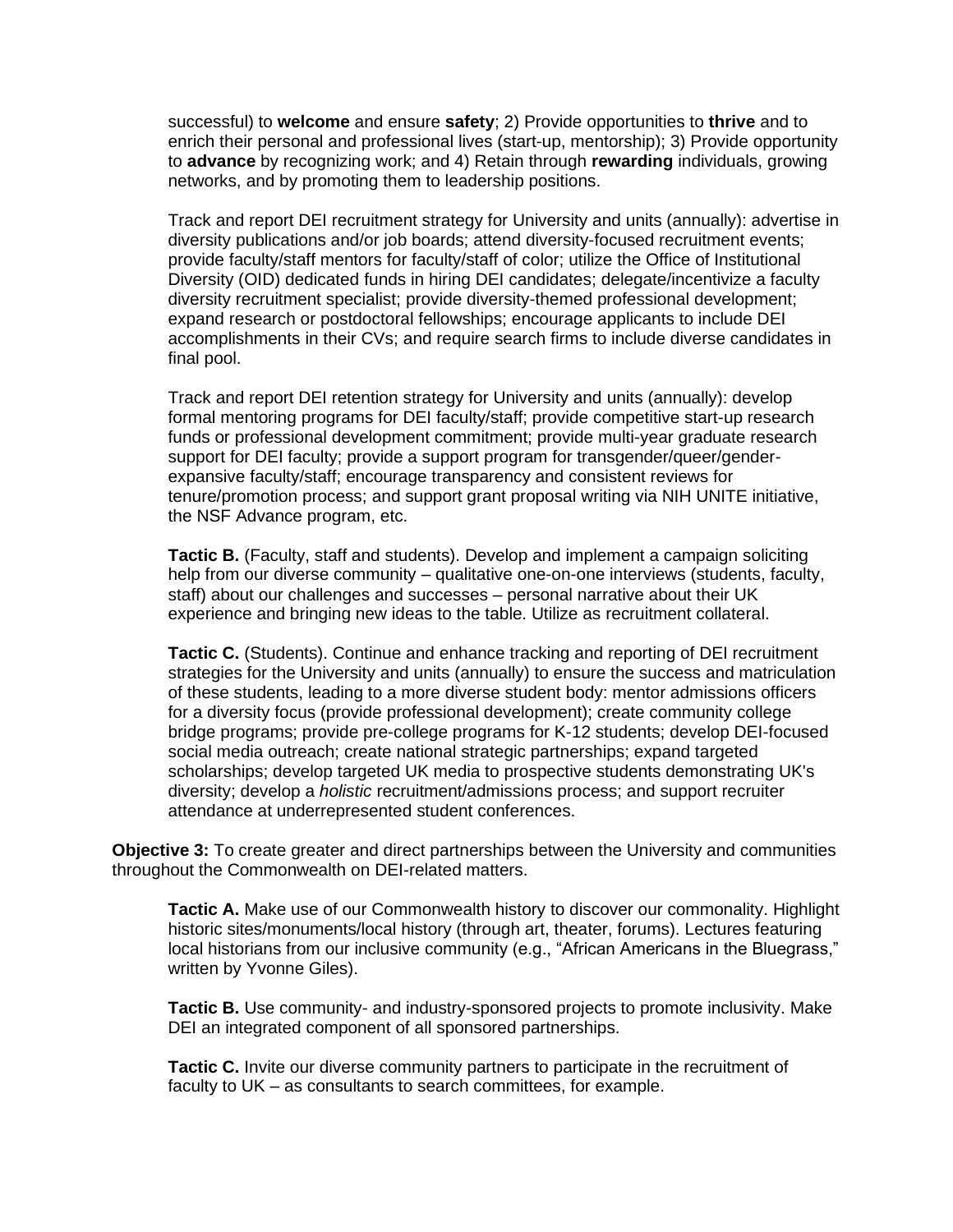**Objective 4:** To model and provide a welcoming, safe and inclusive environment that creates opportunities for the free and open exchange of ideas to all people of the Commonwealth, the United States, and the world.

**Tactic A.** Educate about/promote Responsible Speech: equipping all to engage in respectful and civil dialogue about controversial topics.

**Tactic B.** Create topical forums (monthly, bimonthly) around relevant DEI issues – that show rather than tell – inviting community-based facilitators who represent our diverse population, both on campus and within communities across the Commonwealth.

**Tactic C.** Make clear our welcome to all of campus through designated, safe spaces for all religious worship activity and mental health counselors specifically trained to assist people from historically oppressed or neglected groups (e.g., LGBTQIA+, first generation, Indigenous populations, etc.).

### **Key Metrics:**

**Objective 1:** To broadly communicate the diversity of the UK campus to the Commonwealth of Kentucky and the global community to create more interaction and involvement with campus on DEI matters.

**Metric 1:** Annual report detailing community-engagement and communication on DEI matters.

**Metric 2:** Annual report on number and location of extension title positions and use therein for DEI efforts.

**Objective 2:** To recruit and retain more diverse populations (students, faculty, staff) within all units on campus.

**Metric 1:** Yearly documentation of DEI community demographics with trend data reporting for the university and colleges (all faculty and staff and undergraduate/graduate enrollment and matriculation).

**Metric 2:** Report from all colleges on new/evolving recruitment/retention strategies, including financial resources dedicated and used. Digital/Hyperlink report on one-on-one interview campaign (how many people see them and how are they used for recruitment).

**Metric 3:** Utilize and report out annually on the College Productivity Model (CPM) metric for faculty diversity.

**Objective 3:** To create greater and direct partnerships between the University and communities throughout the Commonwealth on DEI-related matters.

**Metric 1:** Report on number of sponsored events, different locales, and number of people engaged.

**Metric 2:** Document DEI impacts (university and college level) in research and creative scholarship involving Commonwealth communities.